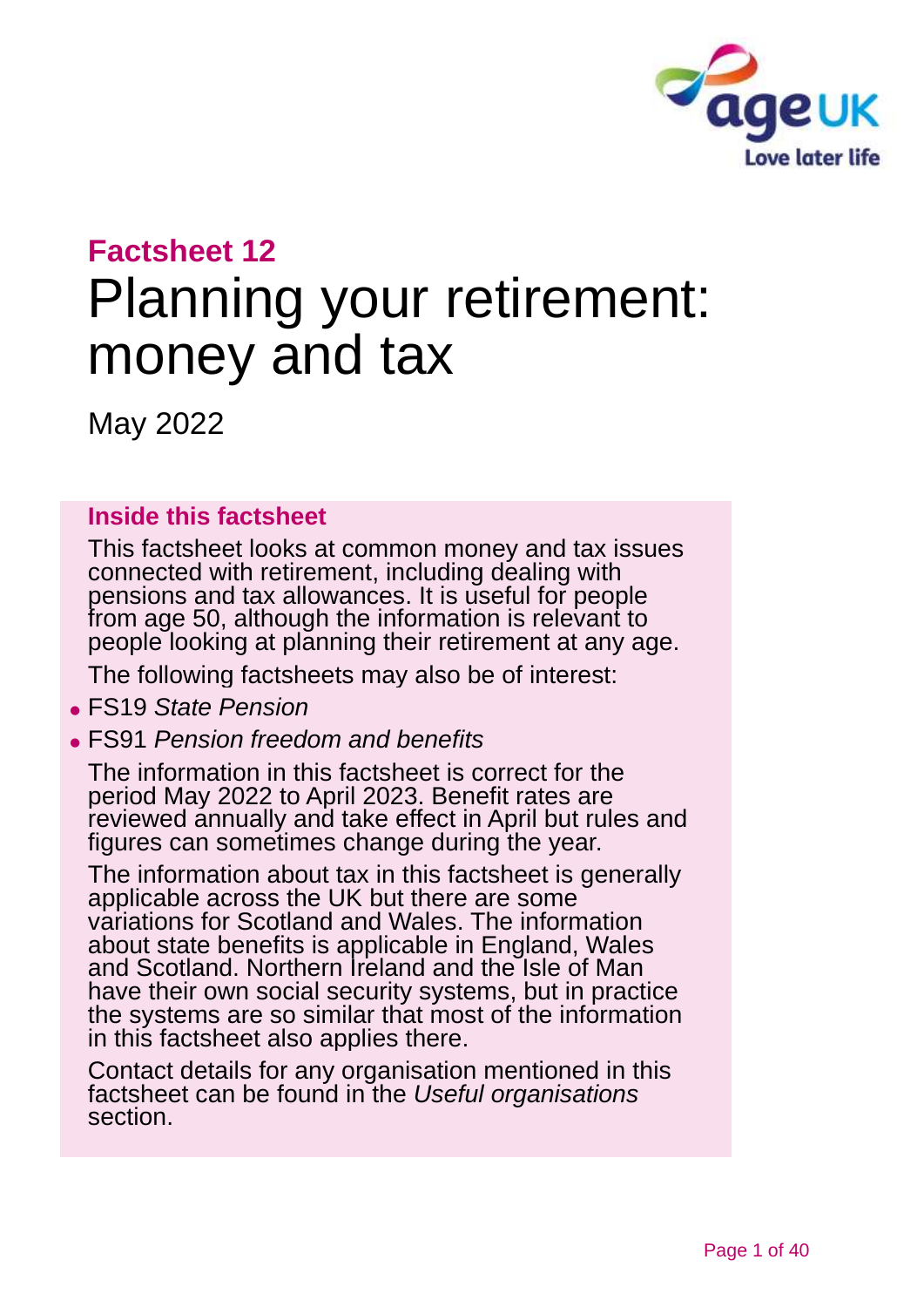# **Contents**

| <b>1 State Pension</b>                             | 4               |
|----------------------------------------------------|-----------------|
| 1.1 State Pension forecast                         | 4               |
| 1.2 Boosting your National Insurance contributions | 6               |
| 1.3 Claiming State Pension                         | 6               |
| 1.4 Deferring the State Pension                    | 6               |
| 1.5 Taxation of State Pension                      | 7               |
| 1.6 Other entitlements at State Pension age        | 7               |
| 2 Occupational and private pensions                | 8               |
| 2.1 Occupational pensions                          | 8               |
| 2.2 Personal pensions                              | 9               |
| 2.3 Options for defined contribution pensions      | 9               |
| 2.3.1 Annuities                                    | 9               |
| 2.3.2 Income drawdown                              | 10              |
| 2.3.3 Treating the pot like a bank account         | 11              |
| 2.3.4 Small pension pots                           | 11              |
| 2.3.5 Tax position                                 | 12 <sub>2</sub> |
| 2.3.6 Effect on benefits                           | 13              |
| 2.4 Early retirement                               | 13              |
| 2.5 Death in service                               | 14              |
| 3 What to do about tax at retirement               | 14              |
| 3.1 Personal allowance                             | 16              |
| 3.2 Should I be paying tax?                        | 16              |
| 3.3 Taxable income                                 | 16              |
| 3.4 Renting a room                                 | 18              |
| 3.5 Individual Savings Accounts (ISAs)             | 19              |
| 3.6 Blind Person's Allowance                       | 20              |
| 3.7 Married Couple's Allowance                     | 20              |
| 3.8 Marriage Allowance                             | 21              |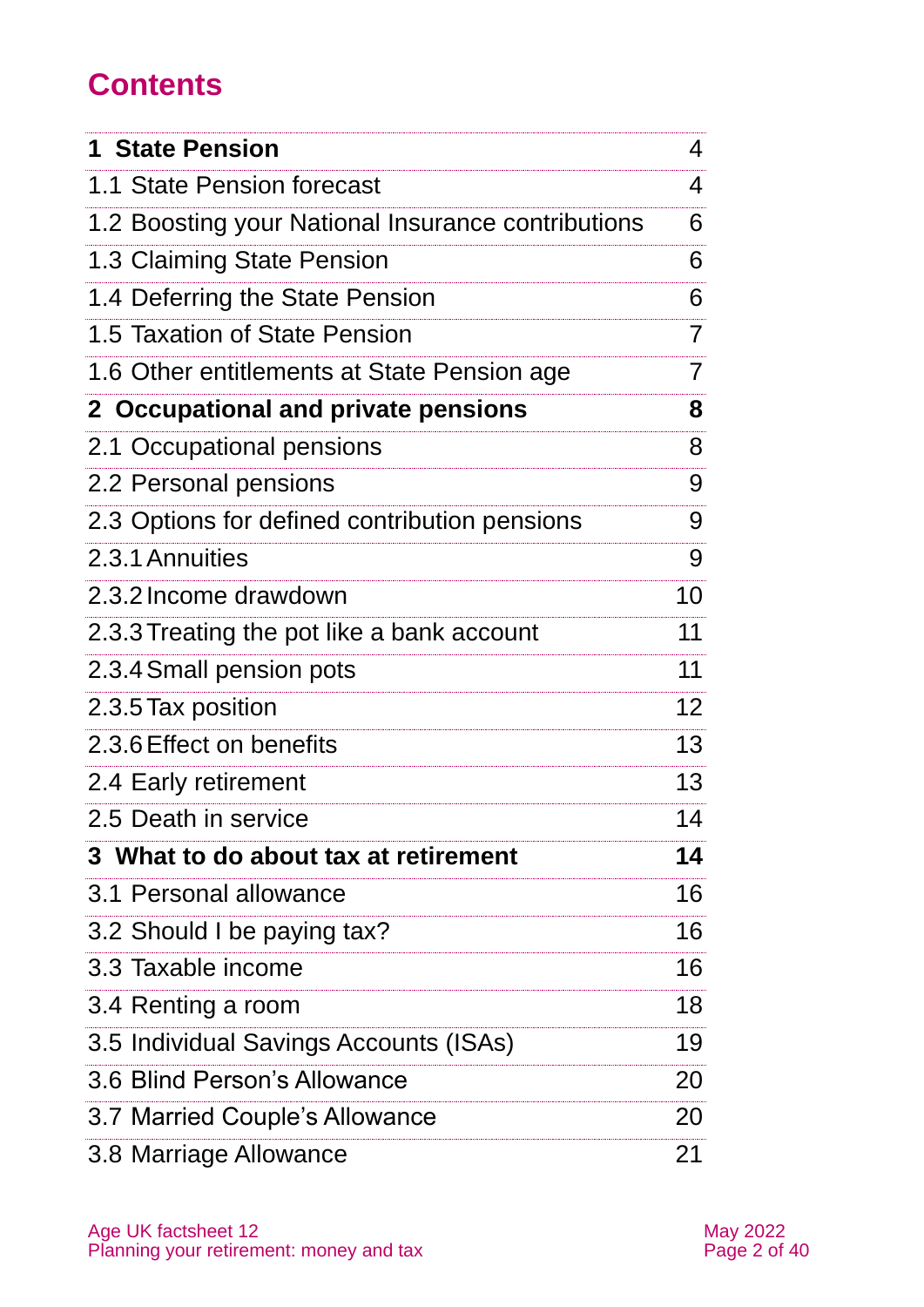| 4 Income Tax and working in retirement                                     | 21 |
|----------------------------------------------------------------------------|----|
| 5 Calculating your taxable income                                          | 23 |
| <b>6 PAYE codes</b>                                                        | 24 |
| 6.1 How to understand your codes                                           | 25 |
| 7 Paying tax through self-assessment                                       | 27 |
| 7.1 Possible reasons for inclusion in<br>self-assessment                   | 27 |
| 7.2 Full return (SA100) and additional information<br>(SA <sub>1</sub> 01) | 28 |
| 7.3 Short return (SA200)                                                   | 28 |
| 7.4 Deadlines and penalties                                                | 28 |
| 7.5 Record-keeping                                                         | 29 |
| 7.6 Escape from self-assessment                                            | 29 |
| 8 Paperwork and forms                                                      | 31 |
| 8.1 P800 – tax calculation                                                 | 31 |
| 8.2 Other tax forms                                                        | 32 |
| 9 Other taxes                                                              | 32 |
| 9.1 Capital Gains Tax                                                      | 32 |
| 9.2 Inheritance Tax                                                        | 33 |
| 9.3 Value Added Tax                                                        | 33 |
| 10 Rates and allowances 2022/2023                                          | 34 |
| 10.1 Personal allowances                                                   | 34 |
| 10.2 Rates and bands                                                       | 35 |
| Useful organisations                                                       | 37 |
| Age UK                                                                     | 39 |
| Support our work                                                           | 39 |

#### **Glossary**

DWP - Department for Work and Pensions HMRC - HM Revenue and Customs NI - National Insurance PAYE - Pay As You Earn VAT - Value Added Tax WFP - Winter Fuel Payment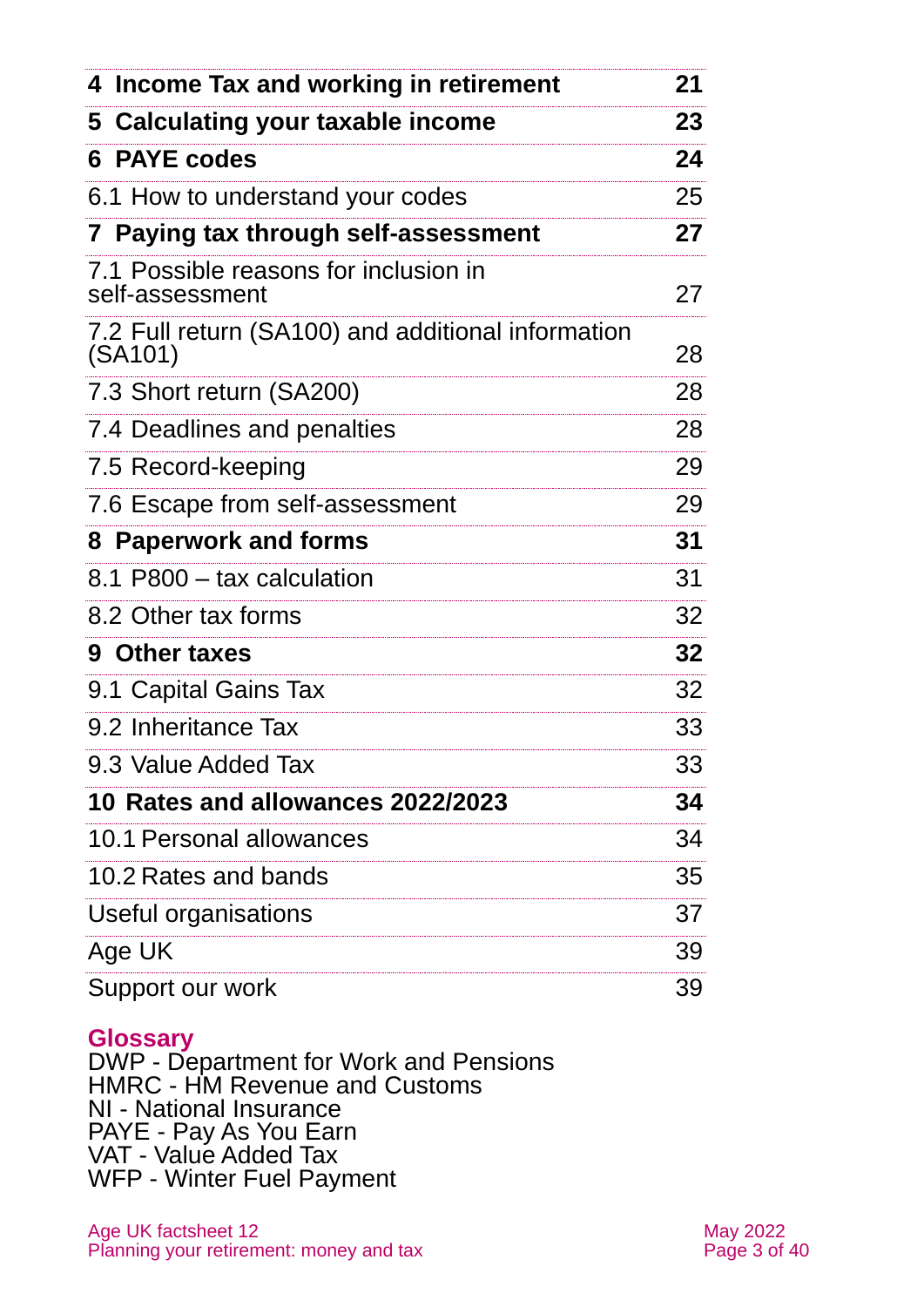# <span id="page-3-0"></span>**1 State Pension**

Pensions are the most common way of supporting yourself in retirement. Most people are entitled to some State Pension, even if they have other sources of income. Entitlement to the State Pension is based on National Insurance (NI) contributions paid or credited during your working life.

If your State Pension age was on or before 5 April 2016, you receive the full basic State Pension if you paid or were credited with 30 years full NI contributions. If your State Pension age is on or after 6 April 2016, you receive the full new State Pension if you paid or were credited with 35 years full NI contributions.

You can claim State Pension when you reach State Pension age, which is currently 66 for men and women. From 6 May 2026, State Pension age will start increasing again and will reach 67 by 6 March 2028.

#### **Action**

Find your State Pension age online at [www.gov.uk/state-pension-age](http://www.gov.uk/state-pension-age) or by phoning the Future Pension Centre on 0800 731 0175.

### **1.1 State Pension forecast**

One of the most important steps in planning for retirement is getting a State Pension forecast to estimate your total retirement income. You can obtain a forecast from age 18 until four months before reaching State Pension age. You can do this [online](https://www.gov.uk/check-state-pension) or by post from the [Future Pension](https://www.gov.uk/future-pension-centre) Centre. The closer you are to State Pension age, the more accurate the forecast is since earlier forecasts are based on assumptions of your likely NI contributions.

Check your forecast to see if it includes credits such as Home Responsibility Protection (replaced by NI credits for parents and carers from 2010), or credits you might have gained if you worked overseas in a country with mutual social security agreements.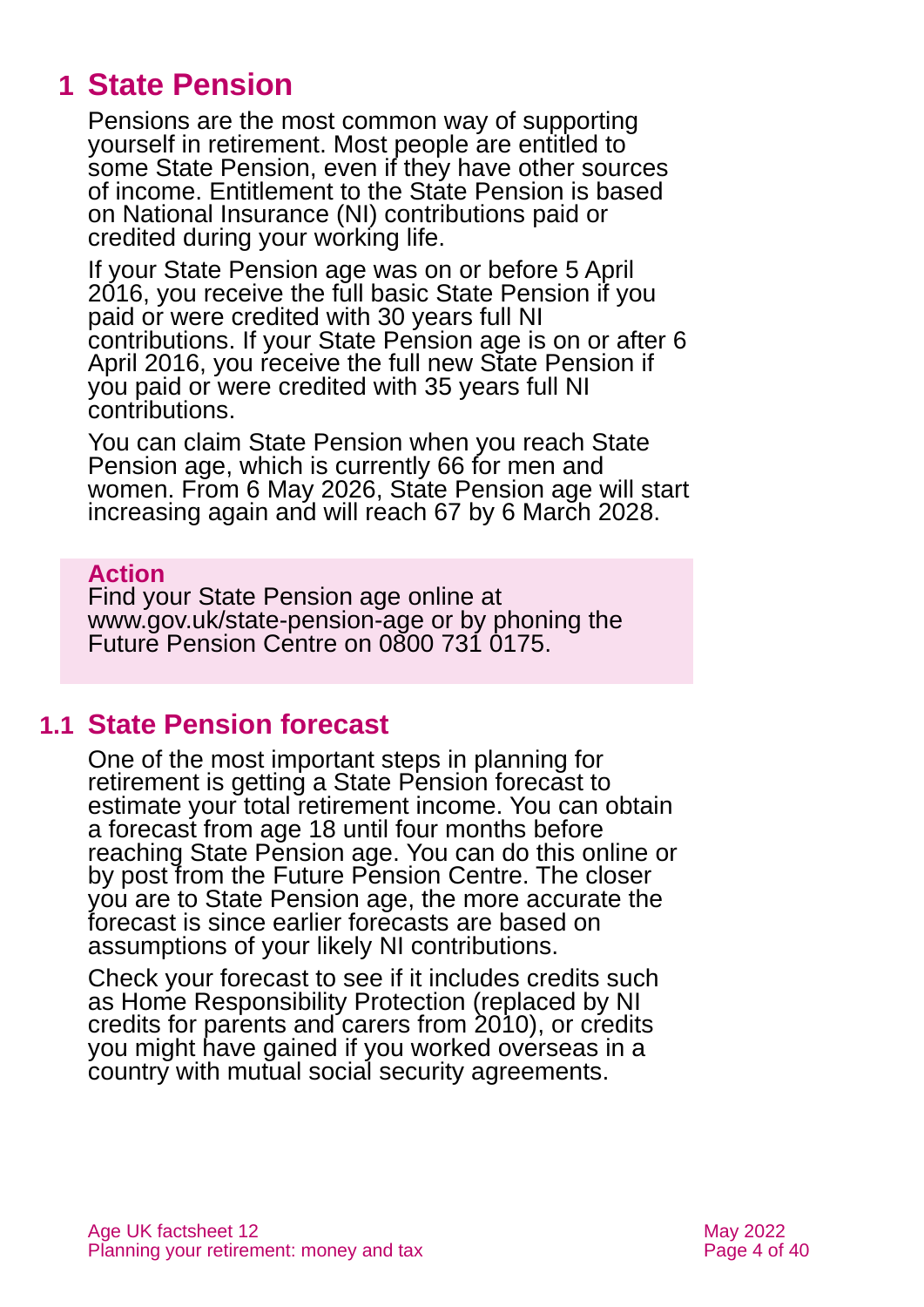#### **Contracting out**

Many people coming up to retirement have accrued extra benefits over their working lifetime based on salary, such as graduated contributions, State Earnings-Related Pension Scheme (SERPS), and the State Second Pension (S2P). These can more than double your pension. If you paid the maximum possible over your working life, your State Pension could be over £14,000 a year.

For most of the last 40 years, it was possible to contract out of paying into additional State Pension schemes such as SERPS and S2P and instead pay part of your NI contributions to an occupational or personal pension scheme. Contracted-out schemes must pay certain guaranteed minimum pensions in place of what the state would have paid.

When you receive a pension forecast, you may find the additional State Pension is reduced by an amount assumed to be provided by what your contracted-out scheme will pay. This involves complex calculations which may be difficult to understand. You have not '*lost*' this amount.

It is paid either through a personal pension plan with a life insurance company or as part of a company pension (although the assumed amount and what you receive may be different). Many public-sector occupations such as the police, teachers, local authority staff, and civil servants often do not receive much above basic State Pension but do receive additional pension with their occupational pension.

Contracting out for defined contribution pension schemes was abolished in April 2012 (see [section 2\)](#page-7-0) and was abolished for defined benefit pension schemes in April 2016.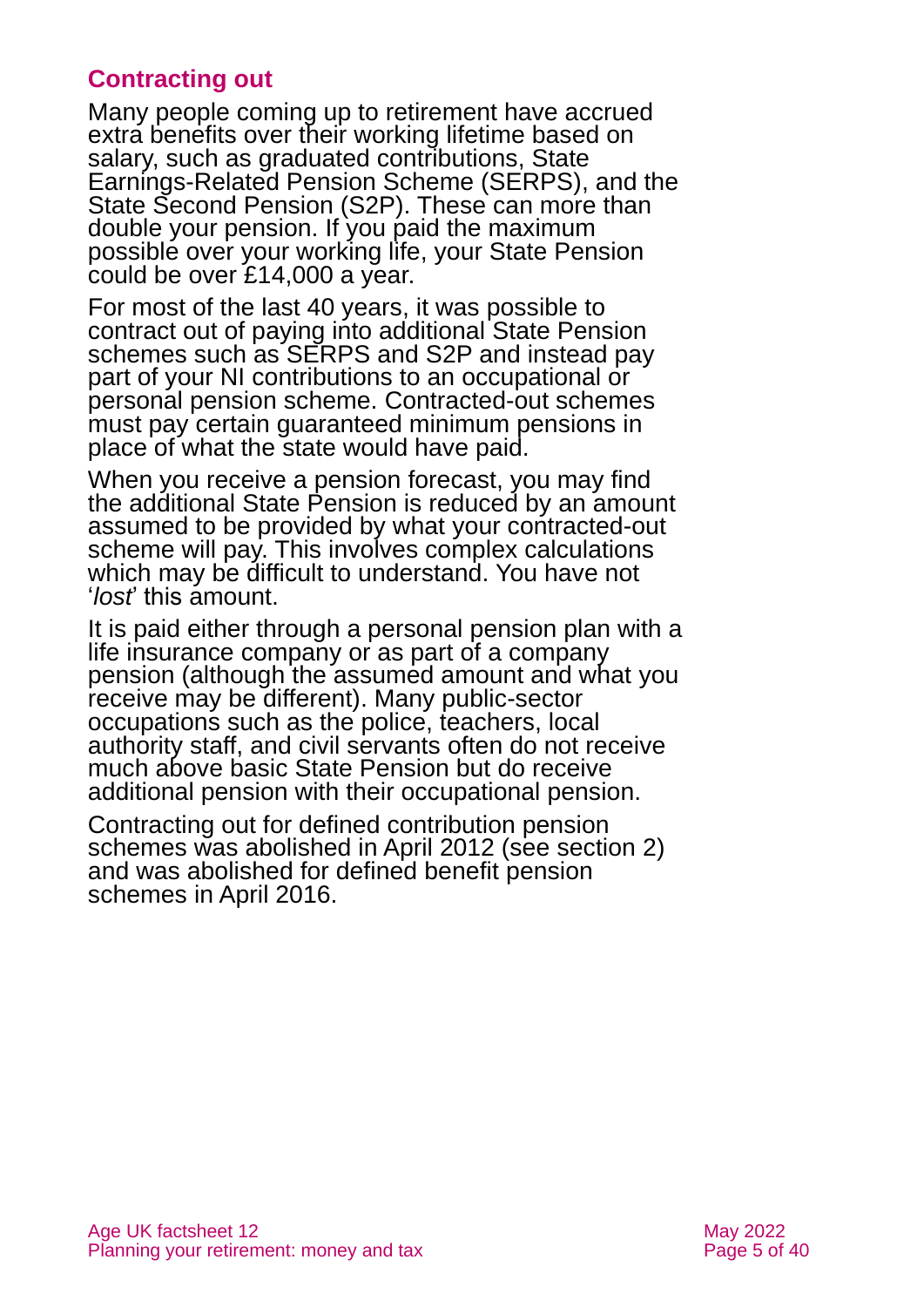### **1.2 Boosting your National Insurance contributions**

If there are gaps in your NI contribution record, you can usually make up a maximum of six years by paying voluntary contributions. Before paying, seek advice from the Pension Service or an independent advice agency on how much extra pension you might get. In particular, because of the changes to State Pension in April 2016, you might not receive any increase at all if you have already paid 35 years of contributions.

Contact the Pensions Service to ask how much more pension you receive for each extra year purchased. Ask about any deadlines to meet or exceptions to the six-year rule.

### **1.3 Claiming State Pension**

You can claim State Pension as soon as you reach State Pension age, whether you are working or not. You can claim online or phone to claim or request a claim form. Alternatively, you can delay claiming ('*defer*') which can increase your State Pension when you do claim, see below.

For details of how to claim, see [www.gov.uk/state](http://www.gov.uk/state-pension/how-to-claim)[pension/how-to-claim](http://www.gov.uk/state-pension/how-to-claim)

### **1.4 Deferring the State Pension**

If you reached State Pension age **before** 6 April 2016 and deferred claiming your State Pension, after five weeks it increased at a rate equivalent to 10.4 per cent a year. If you deferred for a year or longer, you have the choice of taking the arrears as a taxable lump sum and your weekly pension at the basic rate in force at the time, or drawing your pension at an enhanced weekly rate.

If you reached State Pension age **after** 5 April 2016, the enhancement for deferring is approximately 5.8 per cent a year (so long as you defer for at least nine weeks) and you do not have the option of taking a lump sum. You can only receive the State Pension at the enhanced rate.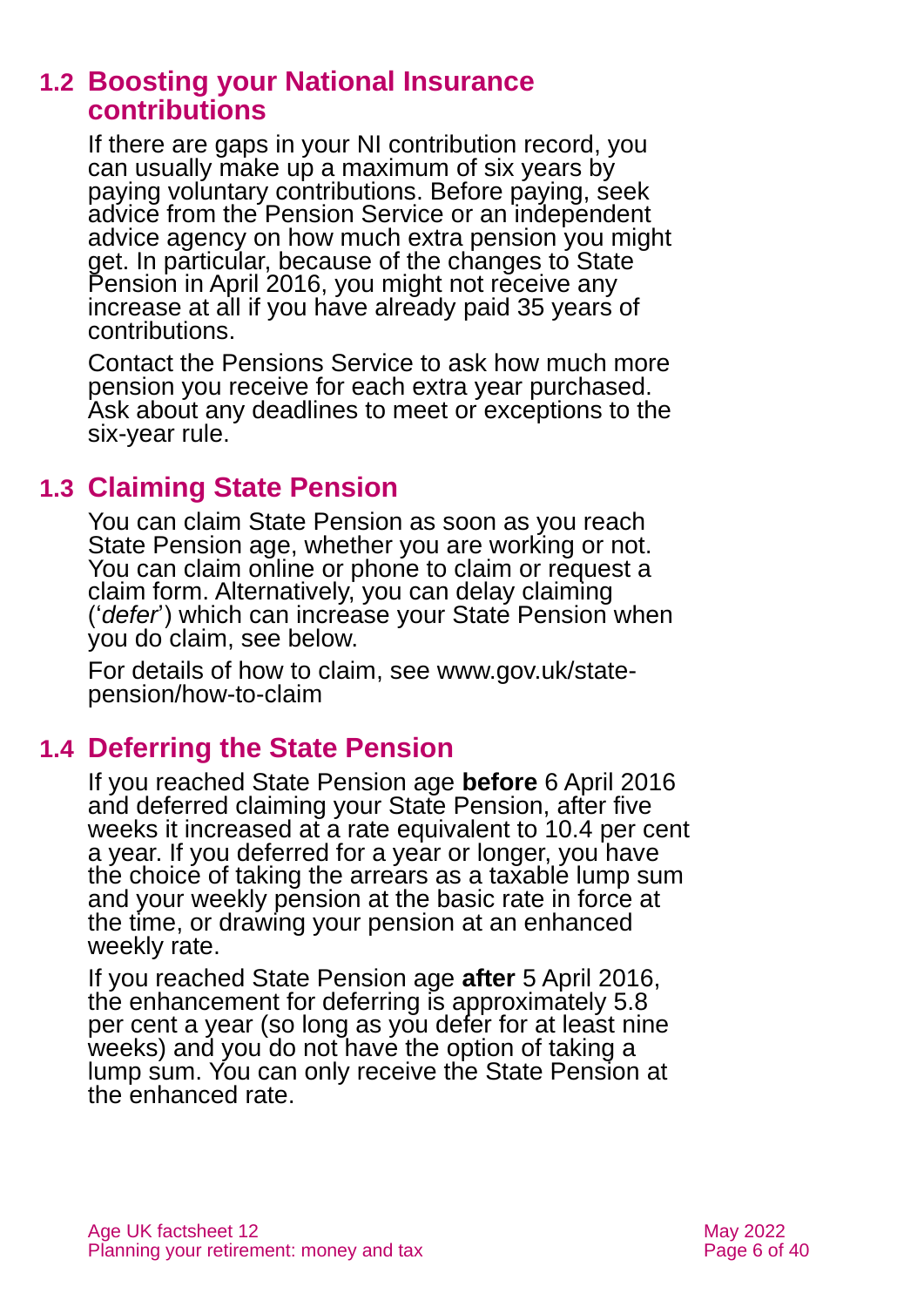### **1.5 Taxation of State Pension**

State Pension is taxable income but, unlike most other pensions, is not taxed at source. You must add it in to all taxable sources of income to determine if you are a taxpayer when you retire.

If income from all your pensions and any work is less than your personal allowances, you do not pay tax on the State Pension. If, however, your total taxable income is above your allowances, tax is collected in one of two ways:

- ⚫ '*Pay As You Earn*' (PAYE) if your other sources of income are large enough to bear the tax on both themselves and the State Pension, or
- annual self-assessment tax return, paying tax by 31 January the following year.

With PAYE, tax is collected by reducing your allowances by the amount of your State Pension. For example, if your allowance is £12,570 and your State Pension is £9,570, you have £3,000 spare allowance for other pensions or income. Tax is collected by reducing your allowances on other sources of income, thereby increasing the amount of tax deducted from them, rather than by taking money directly off the State Pension.

If you have a small pension that HMRC is not allowed to take more than 50 per cent in tax from, or you have no other sources of taxable income, you must ask for a self-assessment return and pay the tax each year. There are changes being made to this system. See [section 7.6](#page-28-0) to see whether your circumstances come under the new procedure.

### **1.6 Other entitlements at State Pension age**

If you reach State Pension age on or before the week beginning the third Monday in September, you are entitled to a Winter Fuel Payment (WFP). This is paid automatically but you must claim if you have not received it before and do not receive benefits such as Pension Credit. WFP is paid to the first person in a household reaching the qualifying age. If you and your partner both reach qualifying age, it is divided between you.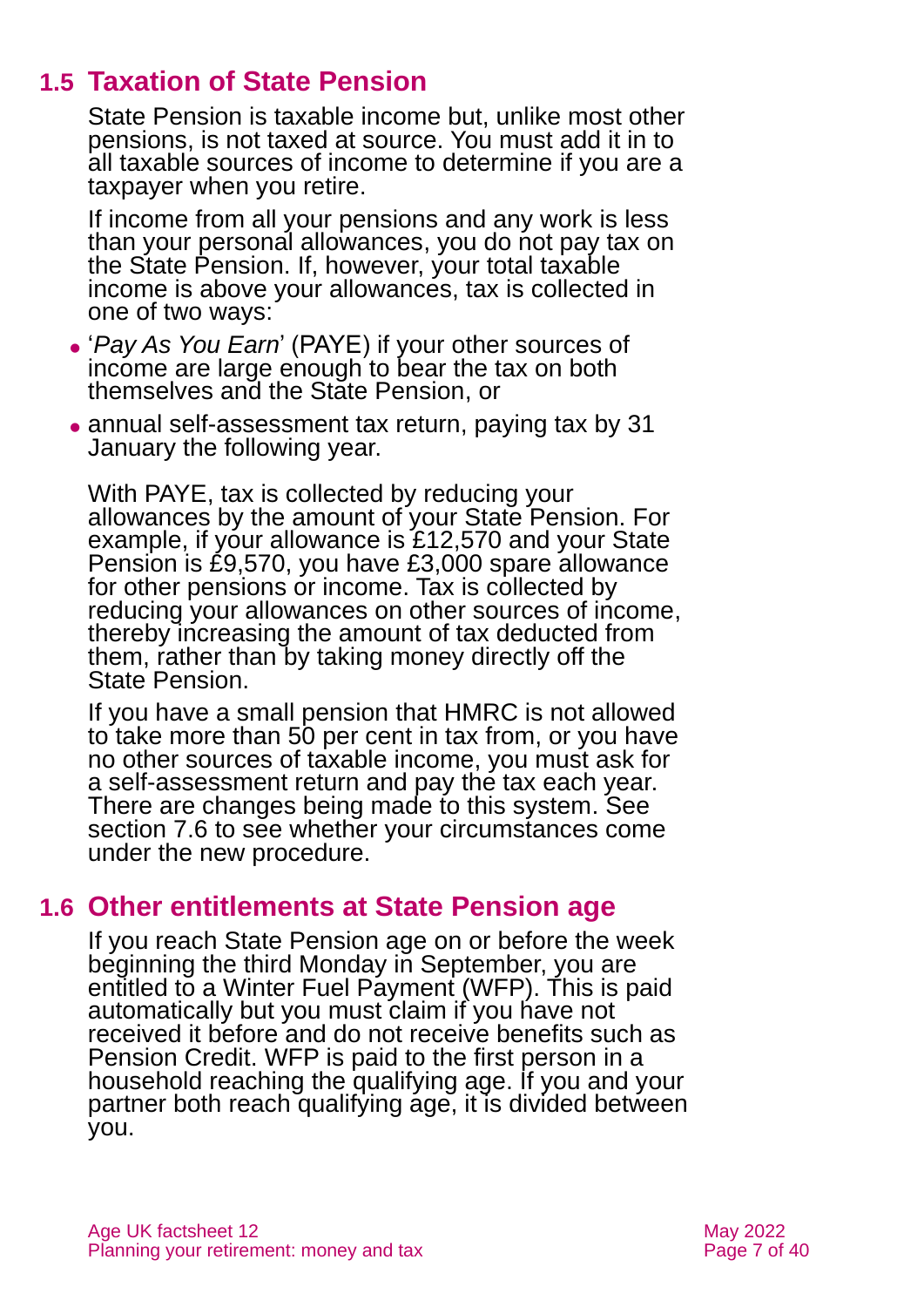You may be entitled to Pension Credit for people on low incomes and moderate savings. You may also be entitled to other benefits such as Housing Benefit and Council Tax Support (or Council Tax Reduction).

For more information, see these factsheets (in Scotland and Wales, contact Age Cymru/Scotland for their versions of factsheets 1 and 21):

- ⚫ FS1 *[Help with heating costs](https://www.ageuk.org.uk/globalassets/age-uk/documents/factsheets/fs1_help_with_heating_costs_fcs.pdf)*
- ⚫ FS17 *[Housing Benefit](https://www.ageuk.org.uk/globalassets/age-uk/documents/factsheets/fs17_housing_benefit_fcs.pdf)*
- ⚫ FS19 *[State Pension](https://www.ageuk.org.uk/globalassets/age-uk/documents/factsheets/fs19_state_pension_fcs.pdf)*
- ⚫ FS21 *[Council Tax](https://www.ageuk.org.uk/globalassets/age-uk/documents/factsheets/fs21_council_tax_fcs.pdf)*
- <span id="page-7-0"></span>⚫ FS48 *[Pension Credit.](https://www.ageuk.org.uk/globalassets/age-uk/documents/factsheets/fs48_pension_credit_fcs.pdf)*

# **2 Occupational and private pensions**

### **2.1 Occupational pensions**

Occupational pensions, also called works pensions, are schemes run by private and public sector employers. They vary widely in the benefits provided and you can ask your scheme managers or trustees for details.

**Defined benefit (DB) scheme** - the amount of pension depends on a combination of your length of service and final or average salary. It is fairly easy to calculate what your pension will be.

**Defined contribution (DC) scheme** – your pension '*pot*' value is based on how much you and your employer contributed and how well investments have performed. The amount of pension paid depends on what you decide to do with it at retirement. The earlier you draw it, the smaller the pension is, because you are likely to live longer and have stopped paying into it. You may lose valuable extras like life insurance.

If unsure about what type of pension you have, speak to your employer or pension provider.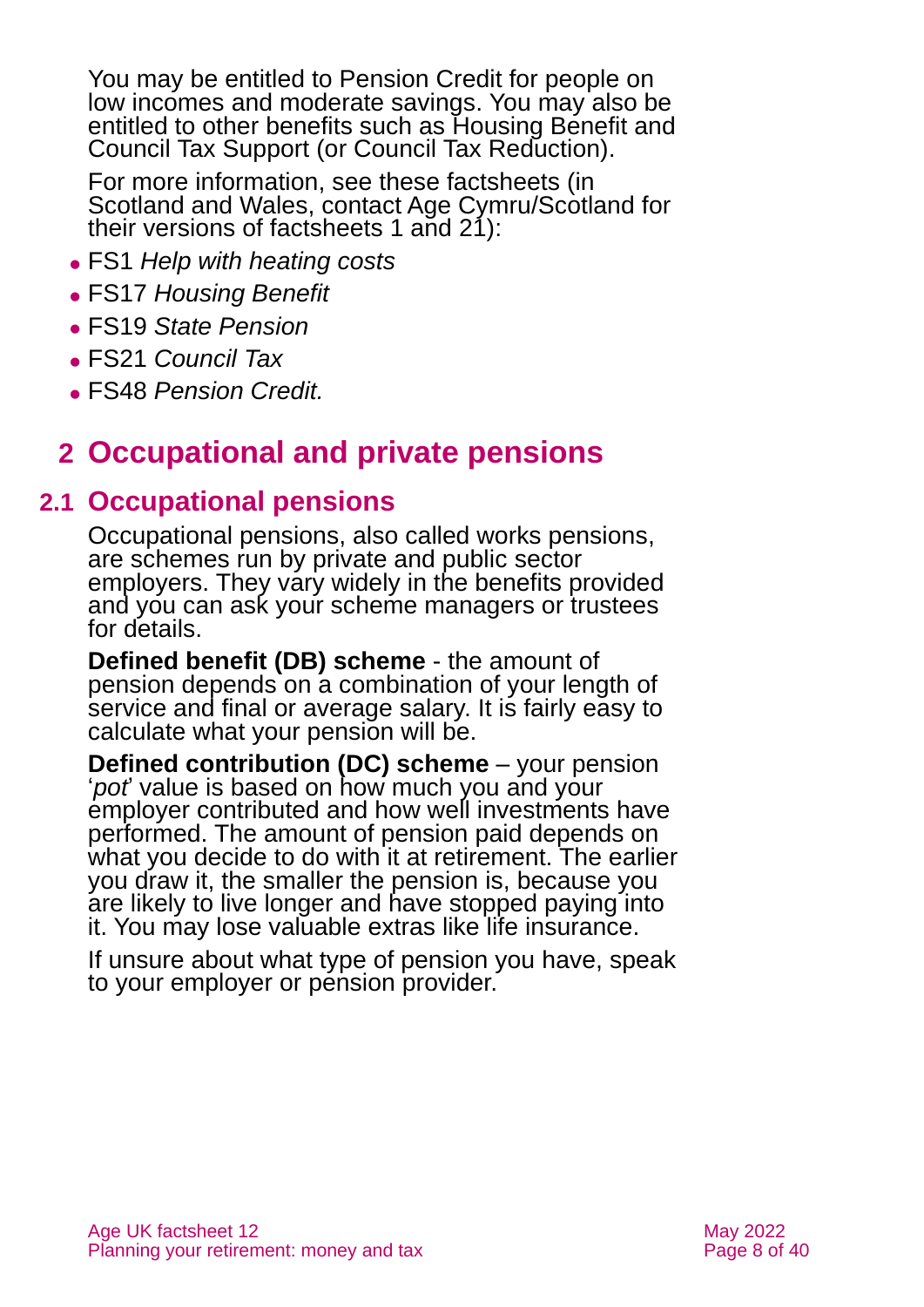### **2.2 Personal pensions**

Personal pensions are similar to DC schemes but the money is invested in a life insurance company of your choice. A pot builds up from your contributions and attracts tax relief, which is collected by the insurance company from the government. You do not have to do anything about tax relief, unless you are a higher rate taxpayer, in which case you collect an extra 20 per cent rebate through your tax return. If you are a higher rate taxpayer but do not have to complete a selfassessment return, you should write to HMRC to claim the extra tax relief.

You can decide at retirement, or earlier, what to do with your pension pot. The minimum age for most people to draw on their pensions is 55 years (although this will rise in the future). There are some occupations, for example the police, where an earlier pension start date is possible. This is called a protected retirement age.

### **2.3 Options for defined contribution pensions**

You have decisions to make with most pension schemes, whether occupational or personal. The earliest age you can normally do this is 55 years. You can nominate beneficiaries to whom your pension savings or annuities pass when you die. They need not be members of your family.

For information about your options if you are 50 years or above, contact the free guidance service Pension Wise on 0800 138 3944 or at [www.moneyhelper.org.uk/en/pensions-and](http://www.moneyhelper.org.uk/en/pensions-and-retirement/pension-wise)[retirement/pension-wise.](http://www.moneyhelper.org.uk/en/pensions-and-retirement/pension-wise) You can get financial advice using money in your pension pot tax free under the Pensions Advice Allowance. Speak to your pension provider about this or see factsheet 91, *[Pension](https://www.ageuk.org.uk/globalassets/age-uk/documents/factsheets/fs91_pension_freedom_and_benefits_fcs.pdf)  [freedom and benefits](https://www.ageuk.org.uk/globalassets/age-uk/documents/factsheets/fs91_pension_freedom_and_benefits_fcs.pdf)*

#### **2.3.1 Annuities**

An annuity gives you a guaranteed income for the rest of your life, helping you to budget more effectively. Recent pension reforms mean it is no longer compulsory to buy an annuity with a DC pension pot at retirement. There are other options if you have a DC pension.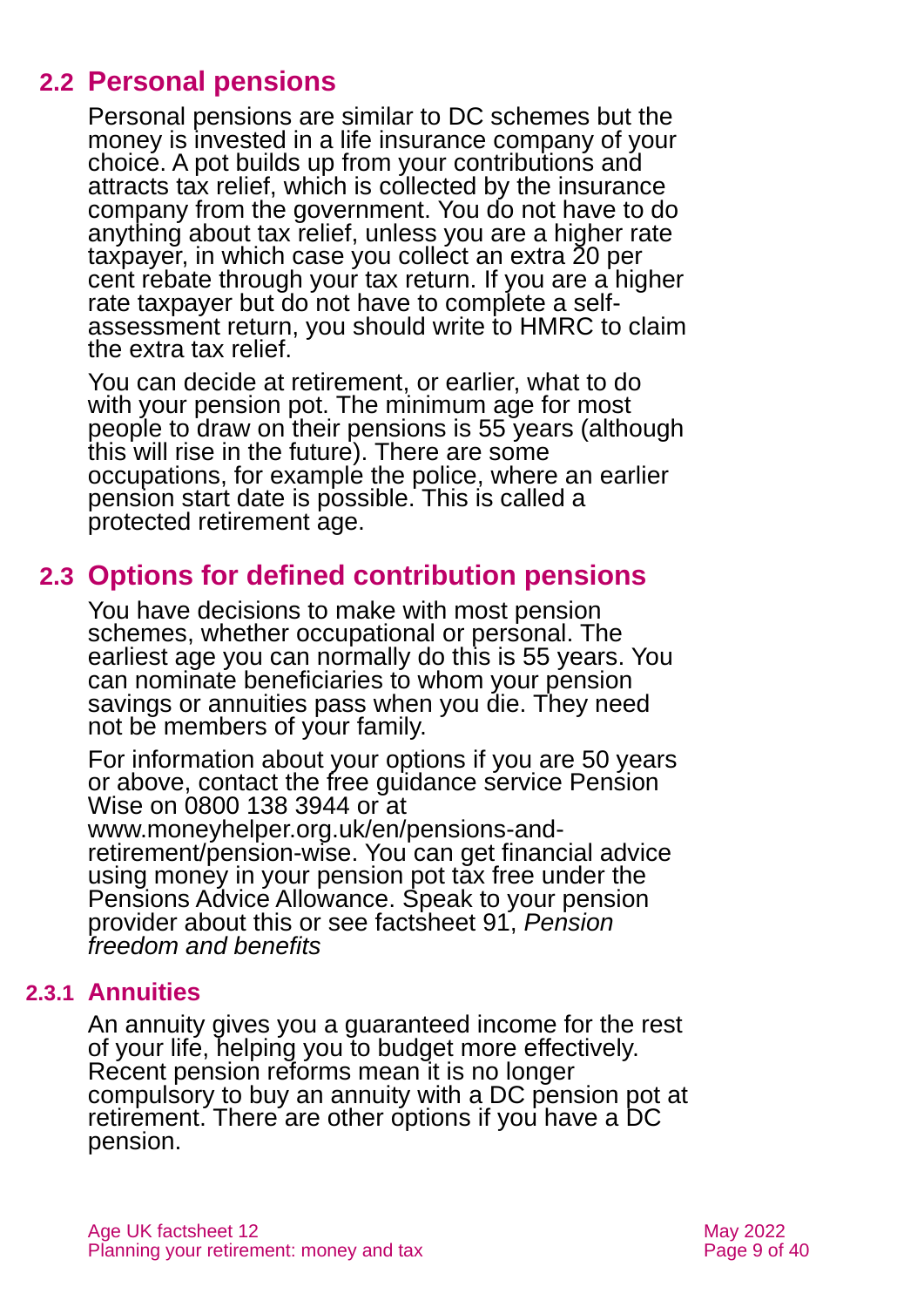Some older pension plans offered a benefit called a '*Guaranteed Annuity Rate*'. This was often a rate of 10 per cent or more fixed at the beginning of the plan, much more than the current typical 4 per cent. If you have one of these, think carefully before going for any other option.

Different types of annuity offer you different choices:

- Do you want a policy covering only you (a single life annuity) or one that pays out to your spouse or civil partner when you die (a joint annuity)? Joint annuities pay a lower amount than other types of annuity because they are probably going to pay out for longer. If joint, you must decide whether to allocate half, a third, or the entire amount to the survivor. This affects the starting level of the amount you receive.
- Do you want a fixed rate for life (starts at a higher amount but loses real value against inflation over time) or an increasing rate (indexed) to compete with inflation (starts at a lower amount)? Early retirement reduces the size of the annuity you can purchase as the policy covers a longer period of time and monthly payments are likely to be lower.

Shop around for the best annuity, as you do not have to buy an annuity from the company where you built up your pension, including company defined contribution schemes. It is usually a good idea to shop around using the '*Open Market Option*' to see what offers you get for the amount of money quoted by your pension company. Some companies are not very forthcoming about the Open Market Option. You can do the search yourself or go to a specialist broker.

You can buy an impaired life annuity if your health is poor or, for example, you smoke and are unlikely to live as long as the average man or woman. These can boost your annuity by up to 30 per cent. It is best to go to a specialist adviser as not all companies offer these annuities.

#### **2.3.2 Income drawdown**

Income drawdown lets you draw income from your pension pot without buying an annuity. It is possible to set up a '*flexi-access drawdown scheme'*. You leave some, or all, of your pension fund invested with the pension company which may avoid paying income and capital gains tax and can draw as much or as little income as you wish.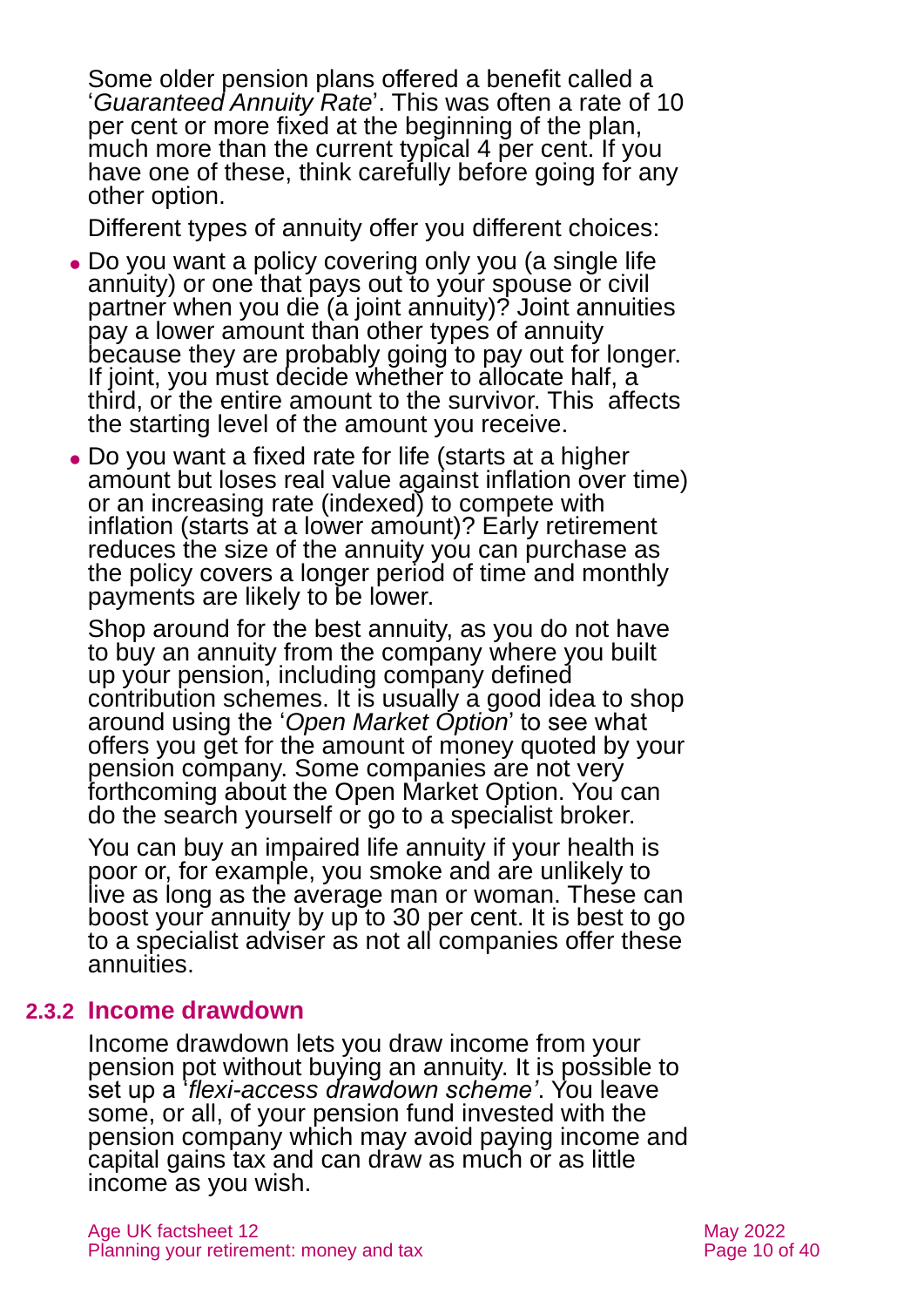Unlike annuities, where you give your capital to the pension provider in exchange for a guaranteed income, you retain control and ownership of the capital. These are complicated arrangements with risks because they depend on the ups and downs of the stock market and what your fund is invested in. Get financial advice if setting up a drawdown scheme as there may be charges and tax implications to consider.

#### **2.3.3 Treating the pot like a bank account**

<span id="page-10-0"></span>Using your pension pot like a bank account means you withdraw money when you need it. The technical term for this is [UFPLS](#page-10-0) – '*Uncrystallised Funds Pension Lump Sum*'. Not all pension companies have systems in place to handle random or small withdrawals and there may be charges for accessing money in this way.

You may have tax problems with these withdrawals. Unless a Pay As You Earn (PAYE) code is given to the pension company by HMRC, withdrawals are usually taxed on an emergency code which overtaxes the payment.

Refunds of overpaid tax are either paid in the same tax year, or the following one, after HMRC has looked into it. See [section 8.1](#page-30-1) for the forms to use to make a repayment claim.

The PAYE code depends on whether HMRC can create an accurate code in year for that source of income and whether there is a total withdrawal, a oneoff partial withdrawal, or if there will be further withdrawals in that tax year. Take tax advice before accessing your pension pot in this way.

#### **2.3.4 Small pension pots**

<span id="page-10-1"></span>This option (known formally as '*trivial commutations*') used to be available for pension pots of less than £30,000. You could withdraw it as a lump sum because the annuities they could buy were trivial.

They have now almost entirely disappeared because the new pension freedoms mean you can do whatever you like with funds in a defined contribution scheme, where the size of the pot depends entirely on the money invested in it and its investment growth.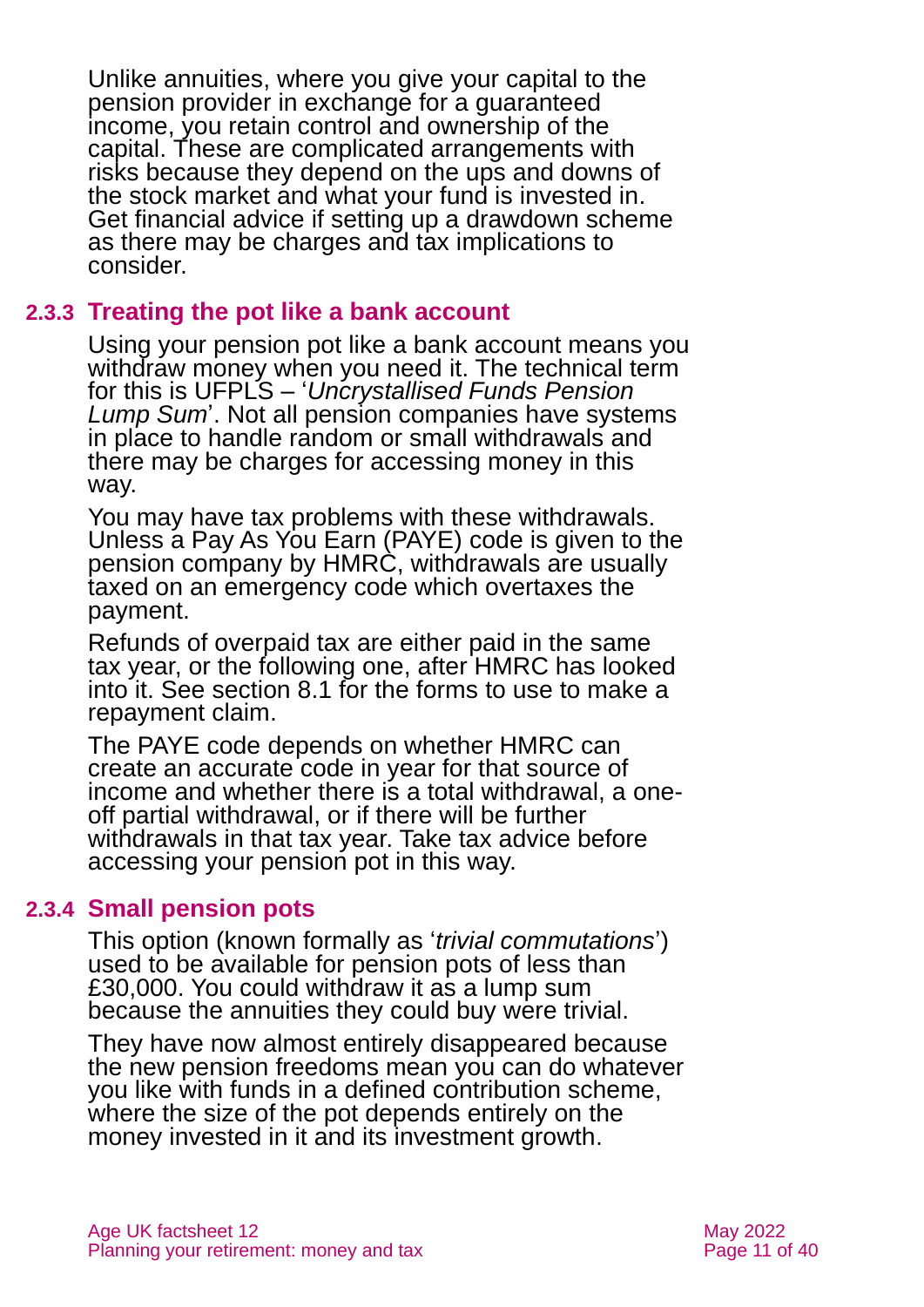Trivial commutations now only exist in practice for defined benefit schemes. These schemes do not accumulate pots of money specifically in your name but pay out pension benefits depending on your length of service and salary.

Regardless of the scheme, if you have isolated pots with a notional value of under £10,000, you can take them as a lump sum with 25 per cent tax-free and the remainder taxed at your marginal rate. The tax-free amount is only available if you have not yet started to receive your pension. If you have, all of it is taxed at your marginal rate.

There are tricky points on timings and limits to consider, especially if commuting more than one pot.

For more details, see the Low Income Tax Reform Group website *[www.litrg.org.uk/tax-guides/pensioners](http://www.litrg.org.uk/tax-guides/pensioners-and-tax/how-do-i-cash-my-small-pension-trivial-commutation)[and-tax/how-do-i-cash-my-small-pension-trivial](http://www.litrg.org.uk/tax-guides/pensioners-and-tax/how-do-i-cash-my-small-pension-trivial-commutation)[commutation](http://www.litrg.org.uk/tax-guides/pensioners-and-tax/how-do-i-cash-my-small-pension-trivial-commutation)* or contact [Tax Help for Older People.](#page-37-0)

#### **Defined benefit schemes and pension freedoms**

The position with DB schemes is different. If you wish to take advantage of the options offered by pension freedoms, you must first transfer your DB scheme into a DC scheme. If your notional pot value exceeds £30,000, you must take independent financial advice before transferring.

As a rule of thumb, if your probable pension from a DB scheme is more than £1,500 a year, your fund value will be over this threshold. The adviser is quite likely to warn against a transfer. Leaving a DB scheme usually means giving up very valuable benefits, so it is important to consider your options carefully before making a decision.

#### **2.3.5 Tax position**

Contributions to defined benefit and defined contribution pensions attract tax relief while you pay into schemes but they are taxable when you receive payment. Some state benefits are not taxable and should not be included in tax calculations. Continuing to work, full or part-time, does not affect pensions; it merely increases your taxable income.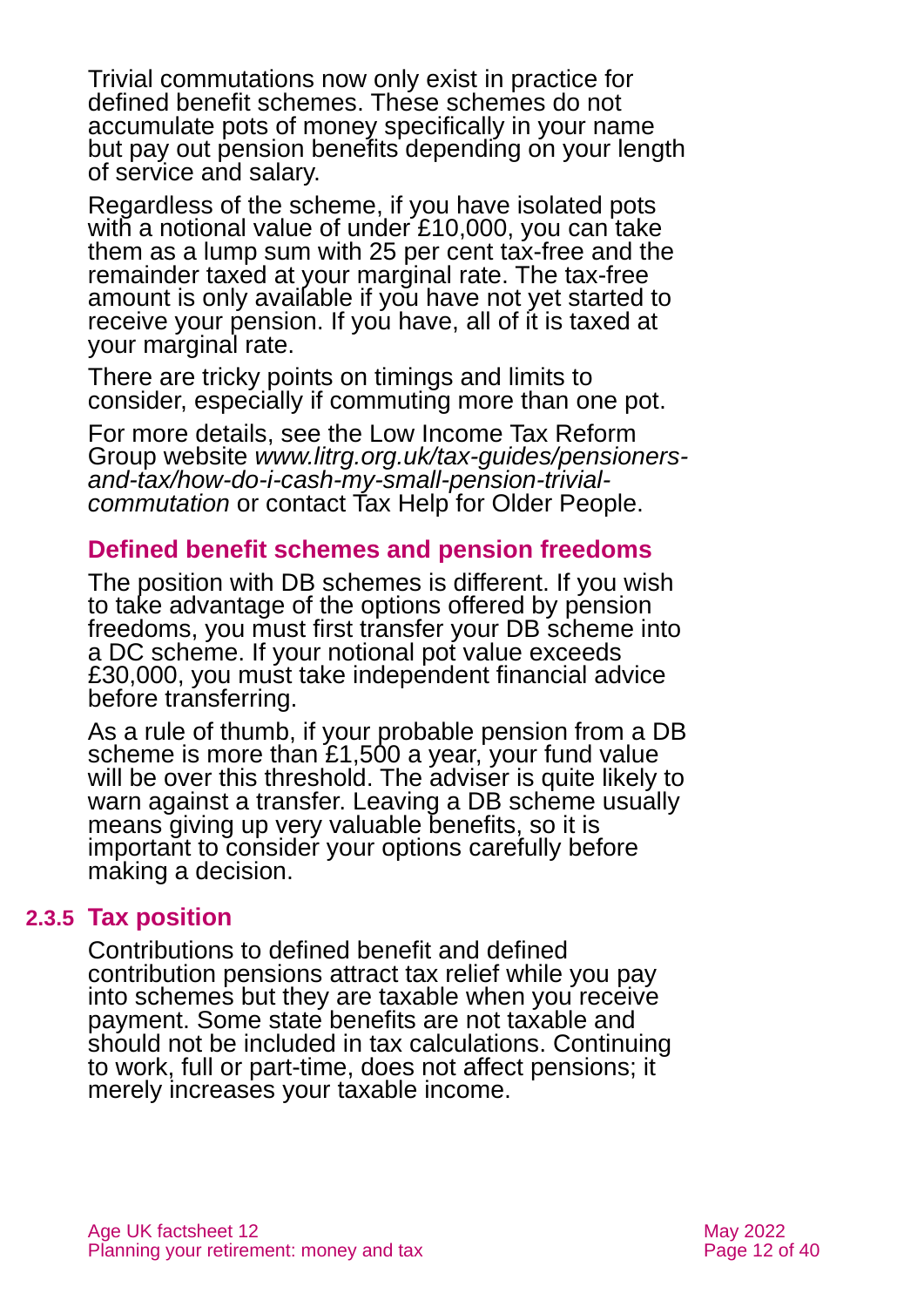#### **Note**

Free guidance on private pensions can be given face-to-face by some Citizens Advice, or by telephone or online by [Pension Wise](https://www.moneyhelper.org.uk/en/pensions-and-retirement/pension-wise) at [www.moneyhelper.org.uk/en/pensions-and](http://www.moneyhelper.org.uk/en/pensions-and-retirement/pension-wise)[retirement/pension-wise](http://www.moneyhelper.org.uk/en/pensions-and-retirement/pension-wise)

#### **2.3.6 Effect on benefits**

You may not be eligible for means-tested benefits if your income or savings increase. If you think you may be affected, seek advice.

#### **If you are under State Pension age**

• The value of funds in a personal or occupational pension scheme is disregarded. If you withdraw money or get a regular income from funds, this is taken into account when calculating benefit entitlement.

### **If you are over State Pension age**

- ⚫ Money left untouched in the pension fund is treated as producing a notional income of the amount you would receive if you bought an annuity with those funds, based on current annuity rates.
- ⚫ Money taken out of the pension fund is usually treated as capital and is taken into account when calculating your benefit entitlement.
- ⚫ Money taken out regularly from the pension fund can be treated as income and taken into account when calculating your benefit entitlement.

Any benefits you claim in the future may be affected. If you withdraw some or all of your pension pot and spend it, the DWP can decide you have deprived yourself of that money and treat you as if you still had it.

### **2.4 Early retirement**

Retiring earlier than your pension scheme allows usually means a reduced pension income. In the case of early retirement because of ill-health, you can shop around to buy an '*impaired life*' annuity which can pay up to 30 per cent higher than a standard annuity.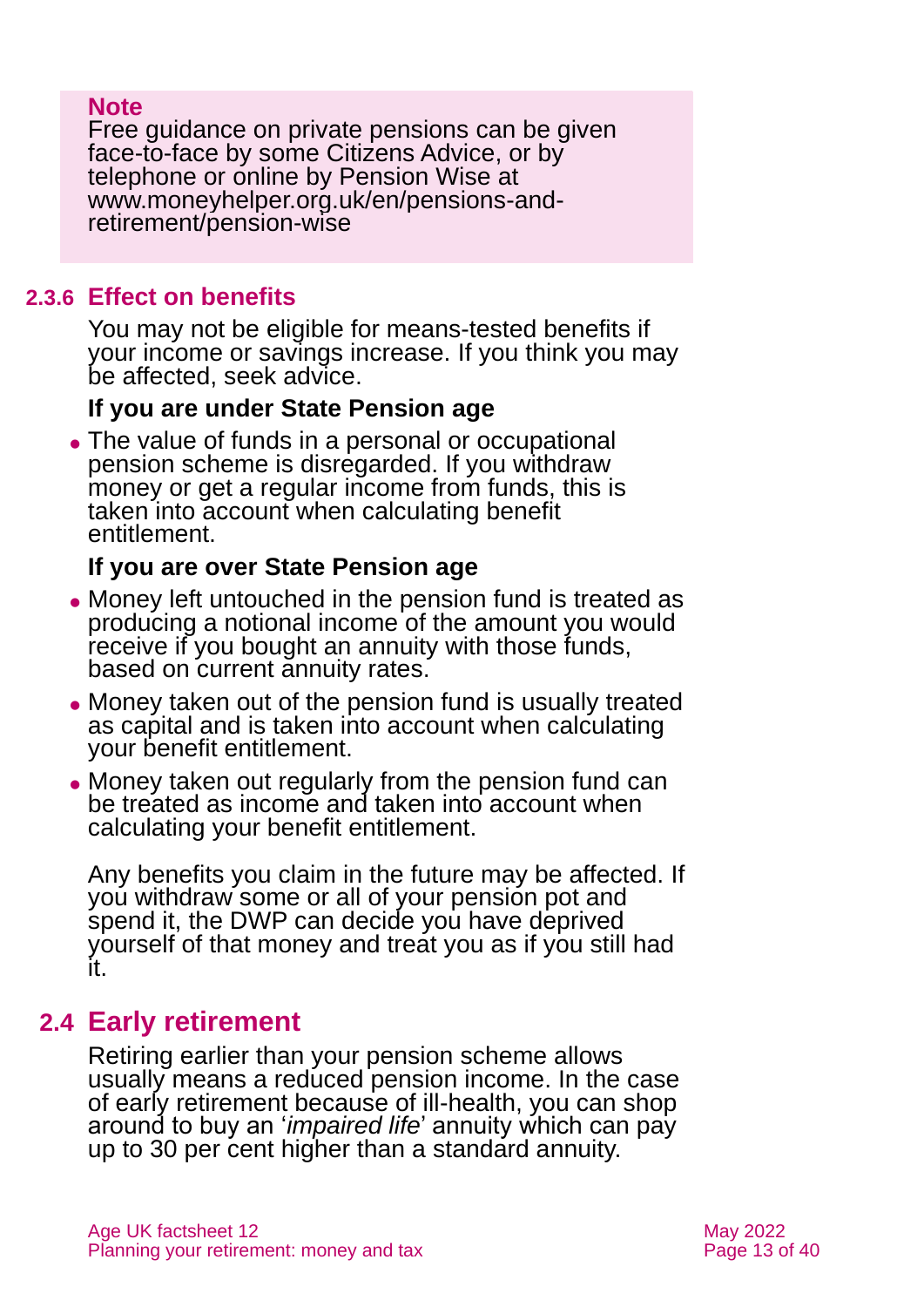Defined benefit schemes usually enhance your pension with extra years of notional service if you retire because of ill health. There is no difference in the taxation of your pension in these cases. If you have less than twelve months to live, you normally receive the entire pot tax-free.

Other inducements to cash in pensions before age 55 (or the normal retirement age for other professions) are almost certainly a scam and expose you to tax charges of up to 55 per cent, on top of losing all your pension savings to the scammer. For more scams information, see the Financial Conduct Authority website *[www.fca.org.uk/scamsmart](http://www.fca.org.uk/scamsmart)*

**Note**, since January 2019, it is illegal to cold-call someone about their pensions. If anyone other than your pension scheme or financial adviser telephones you out of the blue, just hang up. Do not relax your guard because scammers may call to offer a free review of your investments without mentioning the word '*pensions*'.

### **2.5 Death in service**

Many occupational pension schemes offer a death in service benefit of up to four times the annual salary of the deceased. The tax position of this benefit largely depends on whether it is '*discretionary*' i.e. whether the trustees of the scheme decide on who the beneficiary should be.

Although this is normally a surviving spouse or civil partner, it is not necessarily so. Ask the administrator of the scheme if you find yourself in this situation. You should also seek independent financial advice.

### <span id="page-13-0"></span>**3 What to do about tax at retirement**

At retirement, your financial circumstances usually change quite significantly. Your income often drops and sources of other income probably change quite a lot. While you are employed and have one source of income, you are taxed easily and usually correctly with PAYE.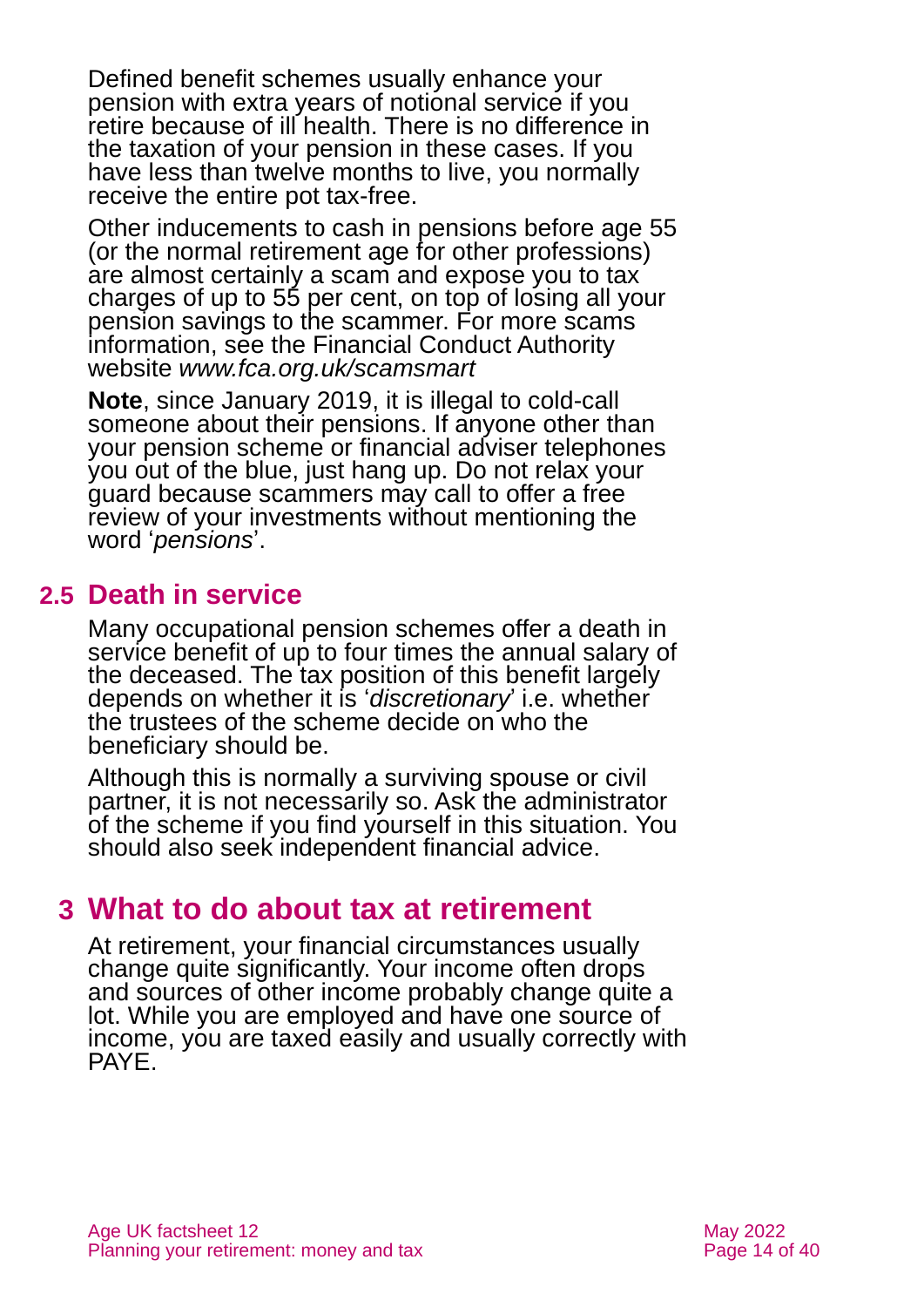Once retired, you may have two or more sources of income, often quite small and including the taxable State Pension from which tax is not deducted before it is paid to you. In some cases, savings interest makes up a substantial portion of taxable income. All these factors combine to make it harder for HMRC to get your tax right.

You should expect to get a coding notice showing each source of income and how your tax-free allowances have been allocated. State Pension is taxed by reducing your allowances and the rest of the allowances are given to other sources of income until they are used up.

Thereafter, anything else is taxed at the basic rate. If you do not receive a coding notice (P2 – the number printed in the bottom left-hand corner of the first page) showing all your PAYE income sources, check what is happening with HMRC. Be ready when you contact them with your National Insurance number and details of all your income sources.

They may be unaware of a source of income, either because the income provider has not notified HMRC, or due to technical glitches in their systems. Contact [Tax Help for Older People](http://www.taxvol.org.uk/) if you have problems.

You may be looking at partial retirement, continuing to do some work, employed or self-employed, while drawing some or all of your pensions. It makes no difference to the way you are taxed. All income from work and pensions is lumped together and you are taxed according to the total. If your total taxable income is, for example, £20,000, it does not matter if half is from work and half from pensions. You get a £12,570 personal allowance and the remaining £7,430 is taxed at 20 per cent.

It does not matter whether work is employed or selfemployed. The only difference is that if self-employed, you must complete a self-assessment tax return (see [section](#page-26-0) 7) to pay tax due. You must notify HMRC that you are self-employed by 5 October following the year in which you start. HMRC often refer to all sources of income as '*employment*' when in fact they mean employment and pension income.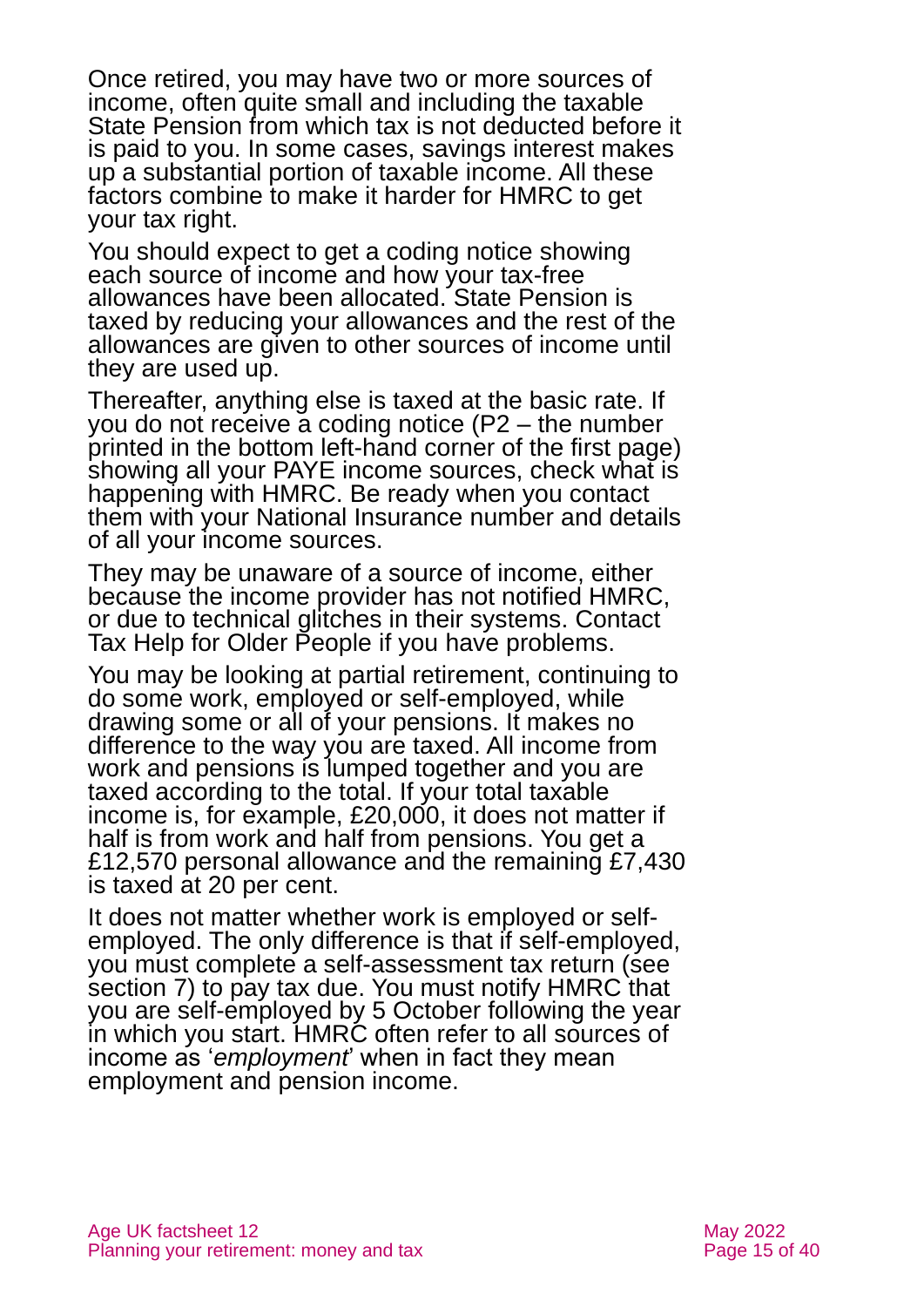#### **Note**

An online Personal Tax Account is available which lets you monitor and manage your tax affairs e.g. you can claim the Marriage Allowance, check your codes or notify HMRC of a change of address. See *[www.gov.uk/personal-tax-account](http://www.gov.uk/personal-tax-account)*

### **3.1 Personal allowance**

Almost everyone receives the same basic personal tax allowance, £12,570 for 2022/23, regardless of date of birth. If your income is over £100,000, you lose your personal allowance at a rate of £1 for every £2 of income above the threshold.

### **3.2 Should I be paying tax?**

Everyone, unless your income is over £100,000, has a tax-free personal allowance. If your total taxable income is greater than your allowances, you must pay some tax. If not, you are a non-taxpayer.

In 2022/23, the personal allowance is £12,570. Other allowances that affect your tax bill are the Blind Person's Allowance, the Married Couple's Allowance, and the Marriage Allowance (see below). If your gross taxable income falls below your personal allowance, check payslips, savings statements and P60s to make sure no one is deducting any tax.

### **3.3 Taxable income**

Not all income counts towards Income Tax. The rules are different to those for benefits or local authority services. You must pay tax on:

- ⚫ earned income from employment or self-employment
- ⚫ pensions, including State Pension, and annuities (except war pensions)
- interest from savings accounts (above certain limits)
- ⚫ dividends from investments (above certain limits)
- income from lettings
- ⚫ some state benefits.

You do not have to pay tax on: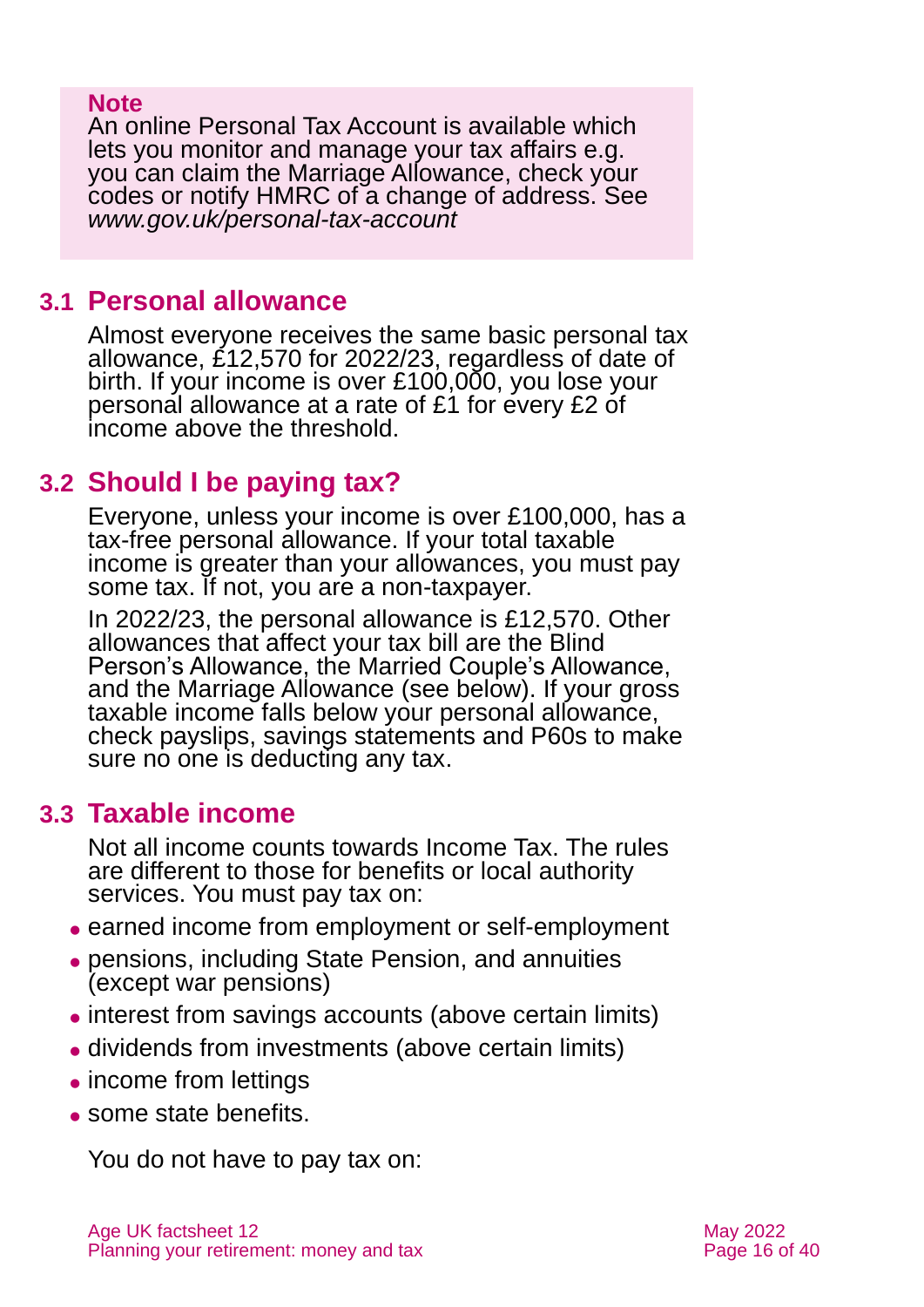- ⚫ Pension Credit
- ⚫ Lottery, Premium Bonds, or other gambling wins
- ⚫ Winter Fuel Payments
- ⚫ Attendance Allowance, Disability Living Allowance, Personal Independence Payment, and Adult Disability Payment in Scotland
- war pensions
- industrial injuries benefits
- ⚫ Individual Savings Accounts (ISAs)
- ⚫ some National Savings and Investments products.

Capital assets do not attract tax but interest or income generated does, as do gains if you buy an asset and later sell for a profit (see [section 9\)](#page-31-0).

If you have £100,000 and put it in a savings account, the interest may be taxable. Savings can affect entitlement to benefits such as Pension Credit, Housing Benefit and Council Tax Support.

Contact [HMRC](https://www.gov.uk/government/organisations/hm-revenue-customs) or [Tax Help for Older People](http://www.taxvol.org.uk/) for further information about which types of income are taxable and which are not.

### **Savings and dividends**

All basic rate taxpayers have a Personal Savings Allowance (PSA) of £1,000. This means you pay no tax on the first £1,000 of gross interest from your combined savings. Higher rate taxpayers have a PSA of £500 (additional rate taxpayers have no allowance). Banks and building societies no longer deduct tax at source as they did in the past.

A zero percent band of £5,000 on savings interest above your personal allowance is also available, so most people are unlikely to have to pay any tax on their savings.

### **Examples**

With earned income (including pensions) of £9,000, you have £3,570 of unused personal allowance, followed by £5,000 of zero percent savings interest plus PSA £1,000 tax-free.

With earned income (including pensions) of £14,500, you have £3,070 of zero-rated savings interest plus PSA £1,000.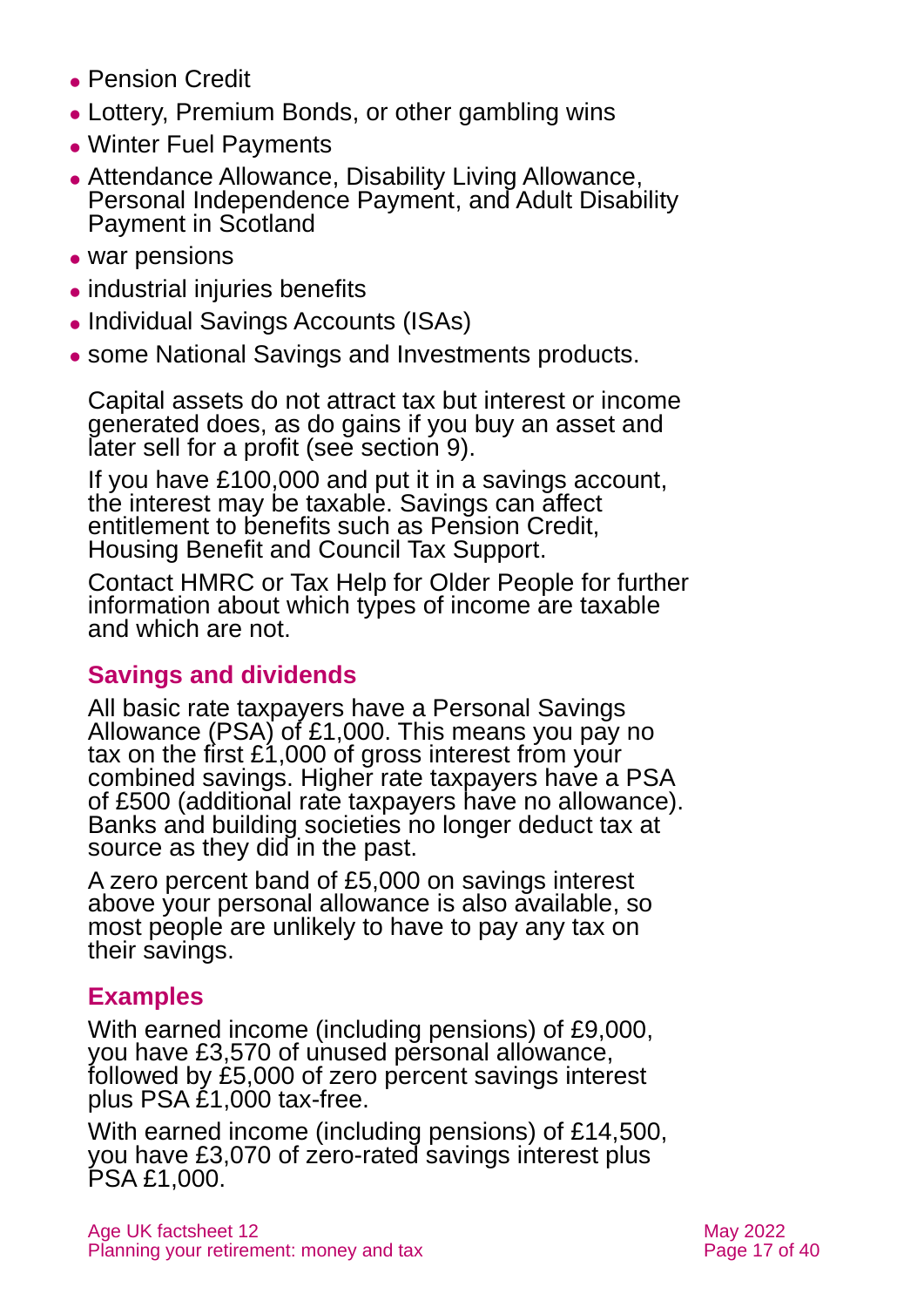With earned income (including pensions) of £18,000, you have no zero-rated savings interest because your income exceeds the personal allowance of £12,570 + £5,000 zero band. PSA of £1,000 is available.

If your savings interest exceeds the PSA, you must notify HMRC and pay tax on the excess. If possible, HMRC collect via PAYE, i.e. reducing allowances on your code against a suitable source of income. If that is not possible, you may have to complete a selfassessment return. Be wary of HMRC making inaccurate estimates of your savings interest. It is sometimes based on out-of-date information.

#### **Dividends**

Shareholders receive an annual £2,000 allowance of tax-free dividend income. Thereafter, if you are a basic rate taxpayer, you normally pay 7.5 per cent, higher rate 32.5 per cent and additional rate 38.1 per cent tax.

For 2022/23, the health & social care levy on National Insurance contributions applies to dividend income, so these rates are increased by 1.25 per cent each. Where possible, HMRC do this by adjusting your PAYE codes; if not, you must complete a selfassessment tax return.

#### **Note**

Income from savings and dividends in ISAs continue to be ignored for tax purposes, so do not include them in calculations or tax forms.

Income from savings and dividends even from taxfree allowances (but not ISAs) are included in your gross taxable income and can push you into the next tax band.

### **3.4 Renting a room**

You can let furnished accommodation in your home to a lodger and earn up to £7,500 a year without either paying tax or having to declare it.

The accommodation must not be self-contained or have a separate entrance, and you must share the household facilities.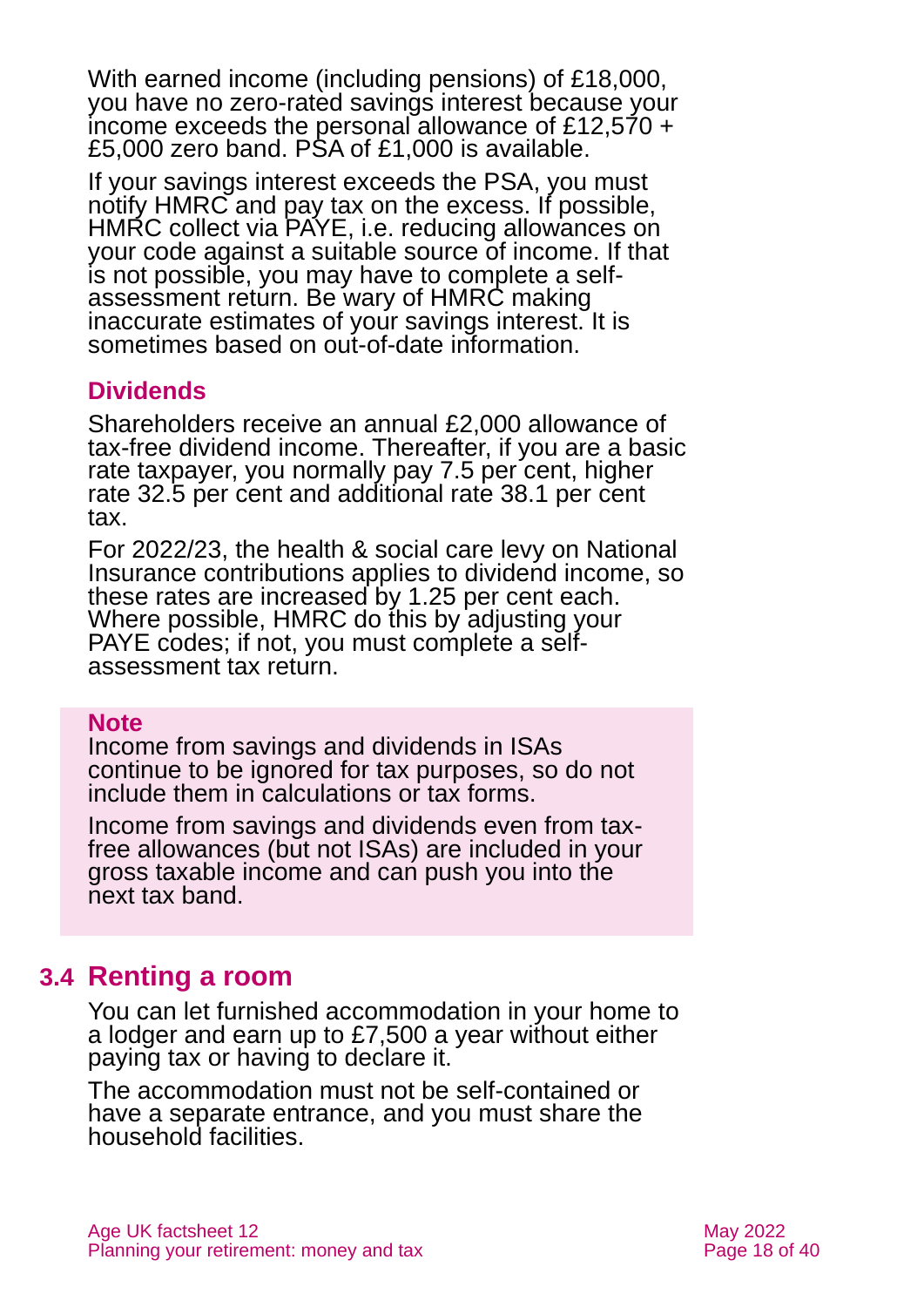If you exceed this threshold, you must register for selfassessment and claim the allowance if you wish, but not any expenses. Get tax advice in these circumstances and be aware this may count as income for benefit purposes.

### **3.5 Individual Savings Accounts (ISAs)**

ISAs provide a tax-free option for savings and shares. There are six different types of ISAs into which you can save according to the different rules and your needs.

The overall maximum for the year is £20,000. If you make contributions, for example, to your grandchildren's Junior ISAs (which have an annual limit of £9,000), this does not reduce your own annual limit.

Normally ISAs fall into the estate when someone dies and are included in Inheritance Tax, losing their taxfree status. If, however, they are passed to a surviving spouse or civil partner, they retain that status and are allocated as an additional allowance for that year to the legatee on top of their own £20,000. All accounts and investments must be changed to their name within 24 months. They remain tax-sheltered during the period of administration of the estate.

You may have the ability to make a withdrawal from a '*flexible*' or *"active"* ISA and pay it back in during the same tax year. Speak to your ISA provider for more details as not all of them offer this option.

With the PSA, you no longer need to use ISAs to shelter savings income from tax up to those limits. You can use normal savings accounts according to the best interest rate combined with your needs, i.e. easyaccess, two-year bond, regular saving etc. without worrying about tax deductions. Savings in stocks and shares, however, may benefit from the added protection against Capital Gains Tax provided by an ISA wrapper.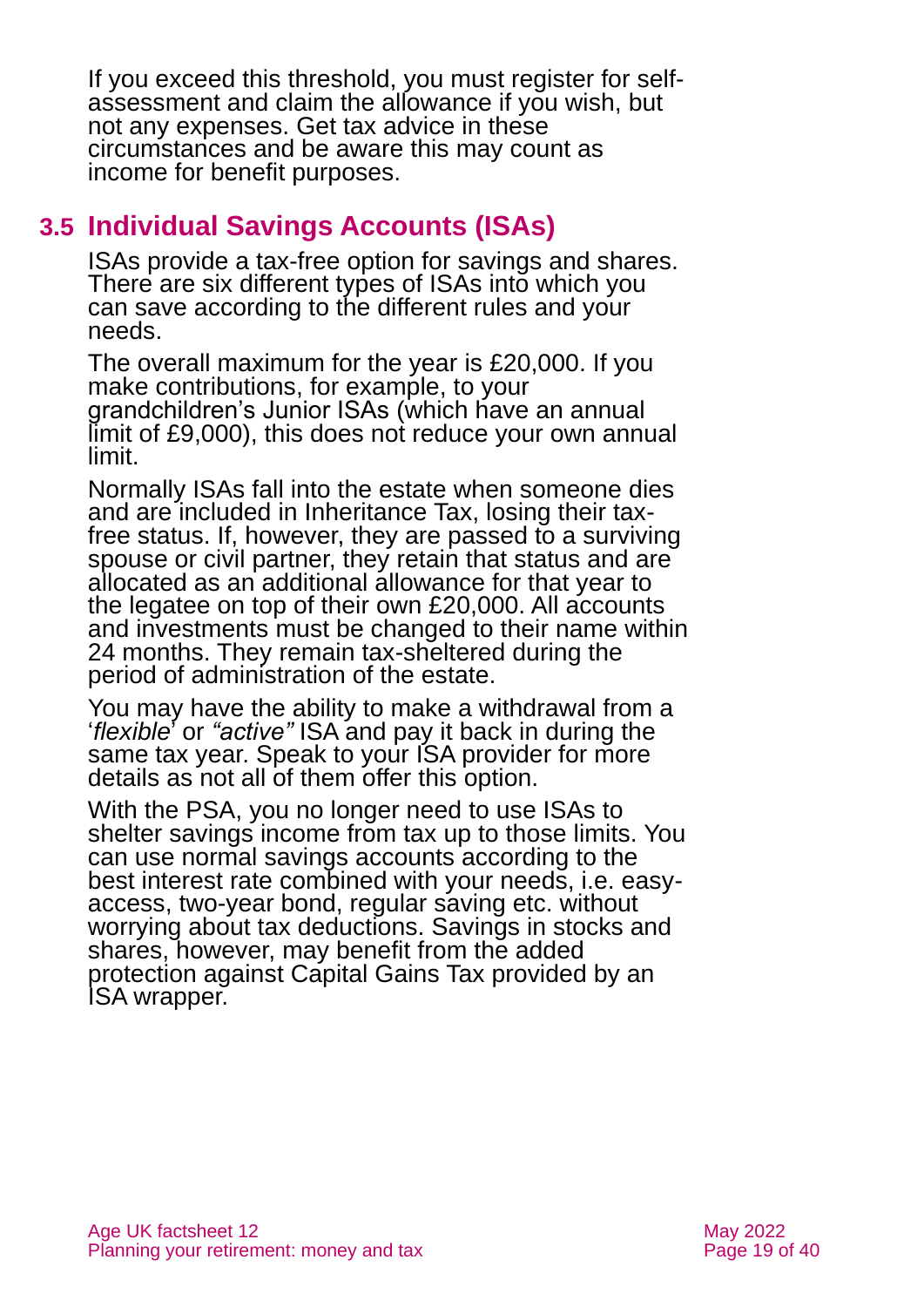### **3.6 Blind Person's Allowance**

The Blind Person's Allowance (BPA) increases your tax-free allowance by £2,600 a year. In England and Wales, you must register as a blind person with your local authority (or have made an application) to qualify. Contact your local authority for details of the registration procedure.

You do not have to be totally without sight but you do need to show your sight impairment is sufficiently severe. A consultant ophthalmologist applies the tests and provides a certificate for you to take to the local authority. In Scotland and Northern Ireland, you must be unable to perform any work for which eyesight is essential to qualify.

Partially sighted people do not qualify for BPA but loss of sight is often progressive. Once your eyesight starts to deteriorate, have it tested regularly in case you become eligible for the allowance. Once the registration process is complete, phone the HMRC helpline on 0300 200 3301 and ask about the BPA. It is not added automatically.

As many as 300,000 severely sight impaired people may not have claimed, so if you qualify, make sure you take up the allowance. If your income is too low to benefit from the BPA, you can transfer it to your spouse or civil partner regardless of the state of their eyesight to ensure it is not wasted.

### **3.7 Married Couple's Allowance**

You can claim a Married Couple's Allowance (MCA) if you are a married couple or civil partners and one of you was born before 6 April 1935. It does not increase your tax-free allowance but is deducted from your tax bill. It is worth 10 per cent of its face value, so your bill reduces by 10 per cent of the total amount. In 2022/23, this is £9,415, which means up to £941 is taken off your tax bill.

For couples married before December 2005, the husband must claim the MCA, although it is possible to choose to allocate it to the wife if she is a higher earner. For couples married after December 2005, the higher earner claims it. If the first person's total tax bill is less than the full amount of the MCA, any remaining allowance can be transferred to the partner to reduce their tax bill, if they are a taxpayer.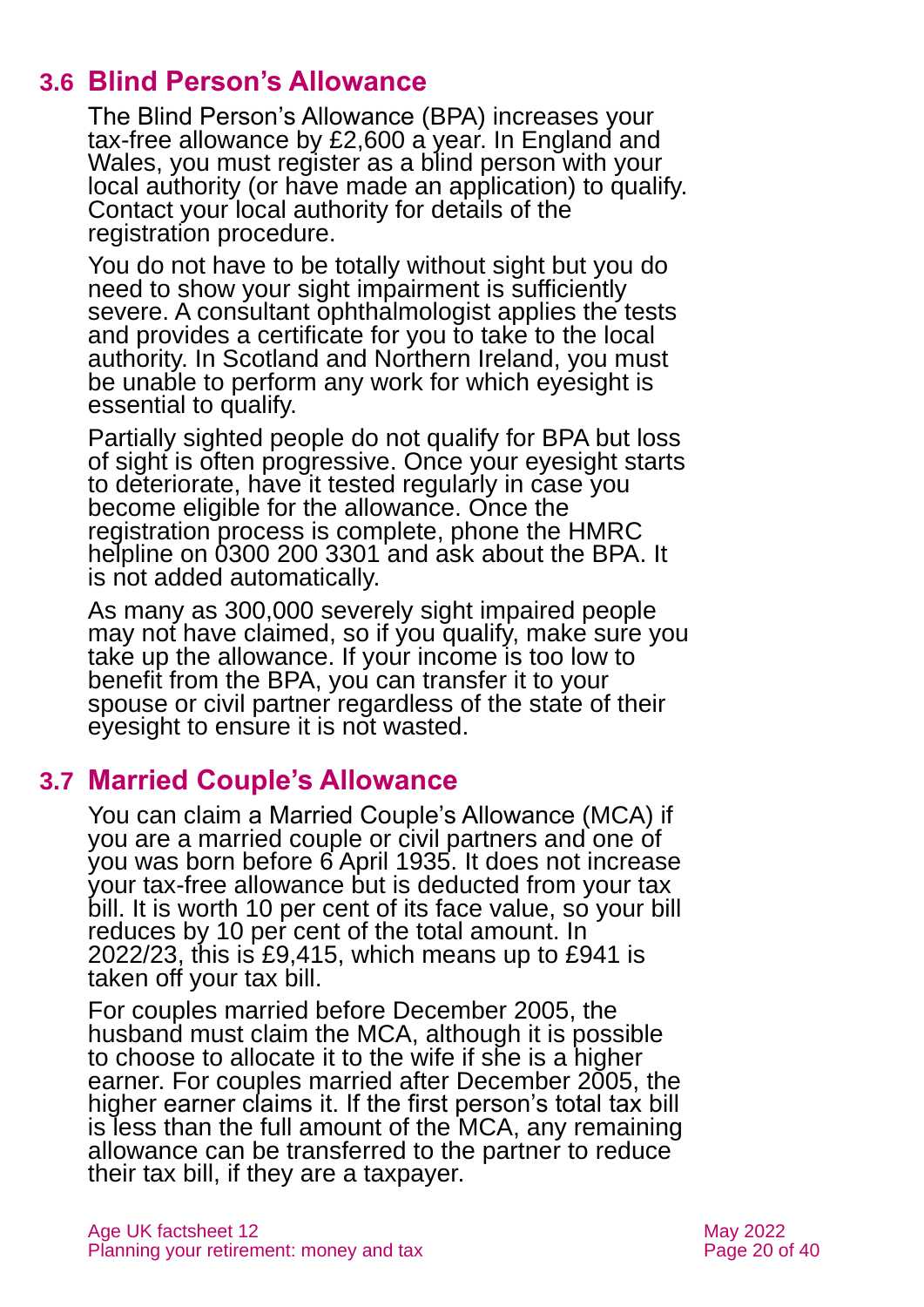### **3.8 Marriage Allowance**

Marriage Allowance can be claimed by married couples or civil partners where one partner is no more than a basic rate taxpayer and the other has unused allowances. The lower earner can transfer £1,260 of unused 2022/23 allowances to the other. If you are entitled to the Married Couple's Allowance, you cannot claim this as well.

Register by telephoning HMRC or at *[www.gov.uk/marriage-allowance](http://www.gov.uk/marriage-allowance)*

#### **Example**

Melinda earns £7,000 a year working part-time, so has £5,570 of unused personal allowance. She can transfer £1,260 to her husband Gary so long as his taxable income does not exceed £50,270 (£43,662 in Scotland).

#### **Note**

As with the Married Couple's Allowance, the Marriage Allowance tax reduction is given by taking £252 (£1,260 x 20 per cent) off your tax bill. It does not reduce your actual taxable income in the same way your own personal allowance does.

The government has changed the law to enable those who had not claimed this allowance for whatever reason before their spouse died to do so retrospectively. Tax [Help for Older People](#page-37-0) can help you with this.

### <span id="page-20-0"></span>**4 Income Tax and working in retirement**

HMRC usually allocates your personal allowances against your State Pension and other pensions, so any income from work is taxed at the basic rate or occasionally the higher rate. If you change job midyear, pass the P45 from your old employer to your new one as this enables them to continue to deduct tax at the appropriate rate.

If you start work again after the end of the tax year, your new employer should ask you to fill in a new starter declaration. They report the information given on that form to HMRC, who then work out the correct code to give to your employer.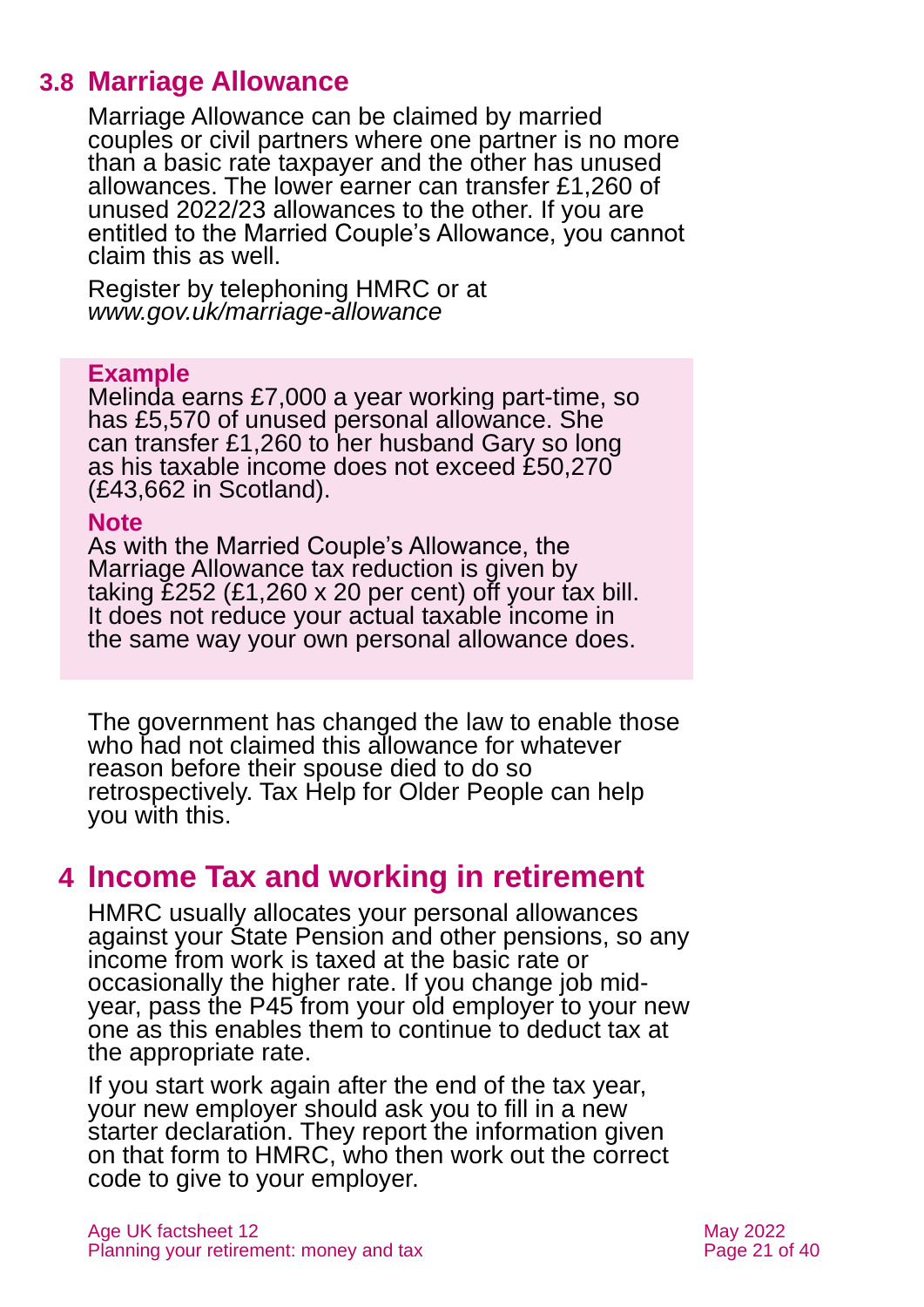Until the employer receives that code, they operate an emergency tax code, based on the personal allowance and the week/month when it starts. If that turns out to be too high when the new code arrives, you are refunded through your next payslip.

#### **Remember**

Once you reach State Pension age, you no longer pay NICs but your employer does. Phone the HMRC National Insurance Contributions helpline on 0300 200 3500 for an age exception certificate and give this to your employer.

Beware of employers asking you work for them with self-employed status - they may be trying to avoid paying employer's contributions.

If you continue to work after State Pension age, you retain all statutory rights, such as holiday pay and sick pay.

#### **Health & Social Care levy.**

For 2022/23, the 1.25 per cent NHS and social care levy has been added to the National Insurance system.

If you are working age and liable for NICs, i.e. an employee earning over the Primary Threshold of £242 a week or self-employed earning over the Lower Profits Limit, you pay this levy through your payslips and self-assessment respectively.

If you are over State Pension age and still work, you do not pay this levy if you are exempt from NICs in this year.

Note. The uprating of the NI threshold to align with the income tax personal allowance takes effect from 6 July 2022.

From 2023/24, the levy becomes a stand-alone charge. If you are over State Pension age and still work with earnings above the thresholds, you become liable for the charge even though you are not liable for NICs. You should therefore include it in your financial plans.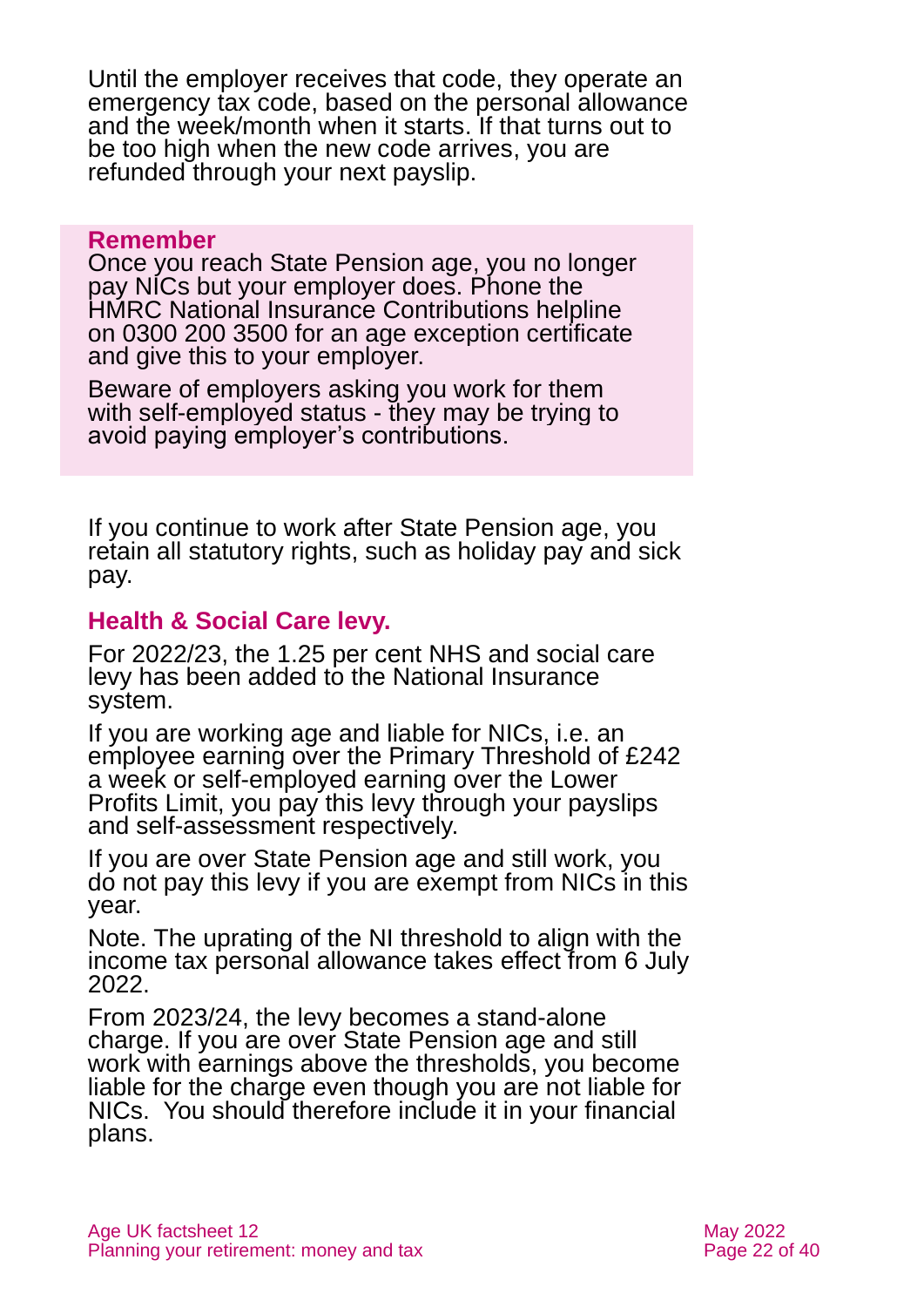# <span id="page-22-0"></span>**5 Calculating your taxable income**

Add up your gross income from all taxable sources from the same tax year. Do not use the figure for a works pension from a bank statement – that is the net amount which has been paid after tax. You need the gross figure from a P60 or your pay slips.

Use the amount from a bank statement for your State Pension if you cannot find the DWP letter from February/March of the year. Look at any month except December – that one probably includes the £10 Christmas bonus.

Make a list of all your sources of income including earnings, pensions, savings, taxable benefits, and property lettings, then cross-check with a list of nontaxable sources, such as Attendance Allowance, Personal Independence Payment, Disability Living Allowance, and Adult Disability Payment in Scotland.

#### **Useful tip if you think HMRC have got things wrong**

Compare your State Pension with the figure which HMRC use on your coding notice. If you are confident your arithmetic is correct – multiply 4 weekly payments by 13, not 12 – phone HMRC to challenge. The evidence of what DWP are actually paying you is on the bank statement in front of you.

Work on annual figures. If you are paid weekly for part-time work or draw your State Pension weekly, multiply by 52. If State Pension is paid '*monthly*', remember that is every four weeks, so multiply by 13.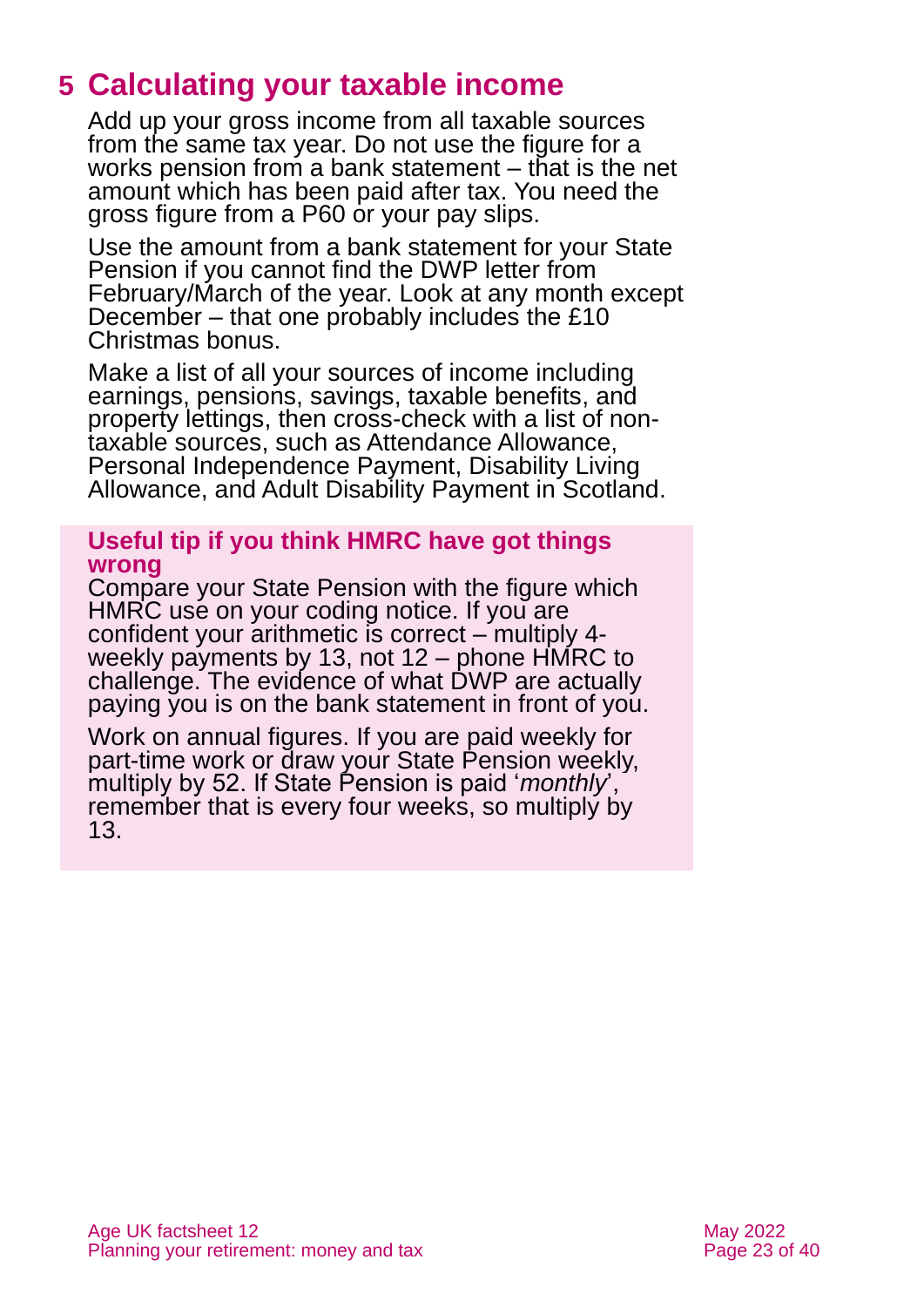### **Example 1**

| <b>State Pension</b>    | £7,674  |  |
|-------------------------|---------|--|
| Teacher's pension       | £14,872 |  |
| <b>Personal pension</b> | £1,790  |  |
| Savings interest        | £127    |  |
| <b>Total</b>            | £24,463 |  |

You have tax-free allowances of £12,570. You are a basic rate taxpayer, so remove savings interest from the calculation as it is lower than the PSA. Subtract your allowance from the gross taxable income of £24,336 and you have £11,766 to be taxed. At 20 per cent, you pay £2,353.20 tax on these sources of income.

#### **Example 2**

| Total                | £10,681 |
|----------------------|---------|
| Savings interest     | £1,285  |
| <b>State Pension</b> | £9.396  |

Your allowances are £12,570, so your taxable income of £10,681 is £1,889 below allowances, so no tax is payable.

You do not need to notify HMRC of excess savings interest over the £1,000 PSA, because your total taxable income does not reach the level of personal allowances and you also have the £5,000 zero rated band.

### <span id="page-23-0"></span>**6 PAYE codes**

PAYE is the system that collects tax weekly or monthly through the year as you get paid, rather than paying a lump sum at the end of the year as with selfassessment. PAYE codes are instructions given to employers and pension providers as to how much tax to deduct.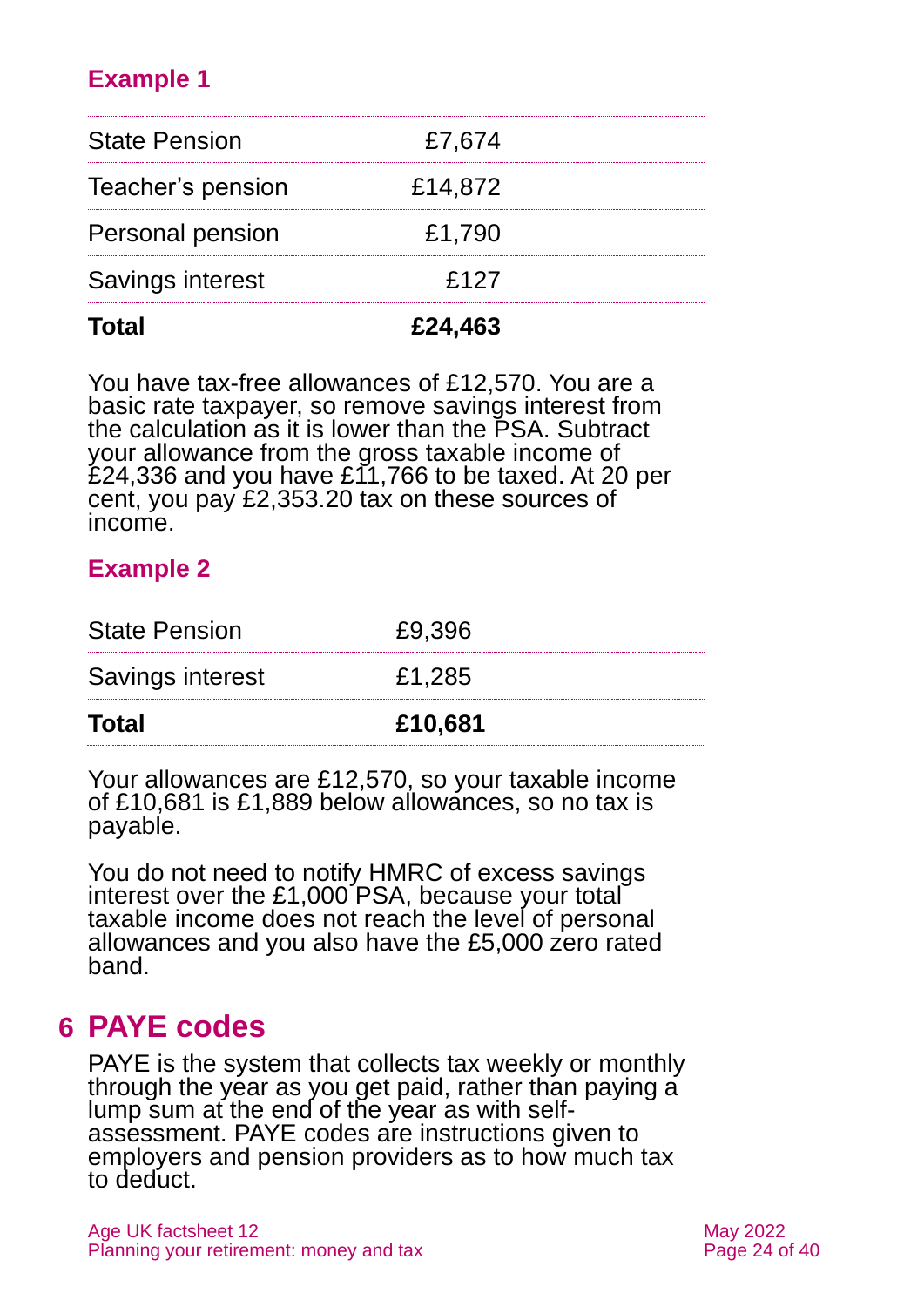Employers and pension providers only do what HMRC instruct because they do not know the rest of your financial circumstances. If you disagree with, or do not understand your coding, contact HMRC.

### **6.1 How to understand your codes**

State Pension is taxed by reducing your tax-free allowance and any allowance left over can be used against other sources of income. The coding notice, known as a P2, is a copy of the notice issued to your employer or pension provider.

Your copy shows the personal allowances you are entitled to, from which are taken any amounts not taxed at source. What is left forms the basis of your code number.

#### **Example**

You are aged 68 with an overall income of £20,000. You have a personal allowance of £12,570. Your State Pension of £6,000 is deducted, leaving an available allowance of £6,570 to set against your occupational pension.

The last digit of the number is removed and replaced by the letter L, so the code of 657L is notified to your pension provider.

Scottish taxpayers have an S prefixing the digits, for example S657L and Welsh taxpayers have a C prefix, e.g. C657L. The Scottish and Welsh rates of tax depend on your main place of residency, so if you live in Wales, but work in England, you are a Welsh taxpayer.

As always, notify HMRC of a change of address but it is especially important if you move to another nation of the UK. Stamp duty, in particular, may have different rates and rules in England, Scotland and Wales, so check with [Age UK Advice, Age Cymru Advice or Age](#page-38-0)  [Scotland.](#page-38-0)

If you have more than one taxable pension or source of income, such as part-time work, you have a separate code for each, but all code numbers should be shown on a single composite coding notice.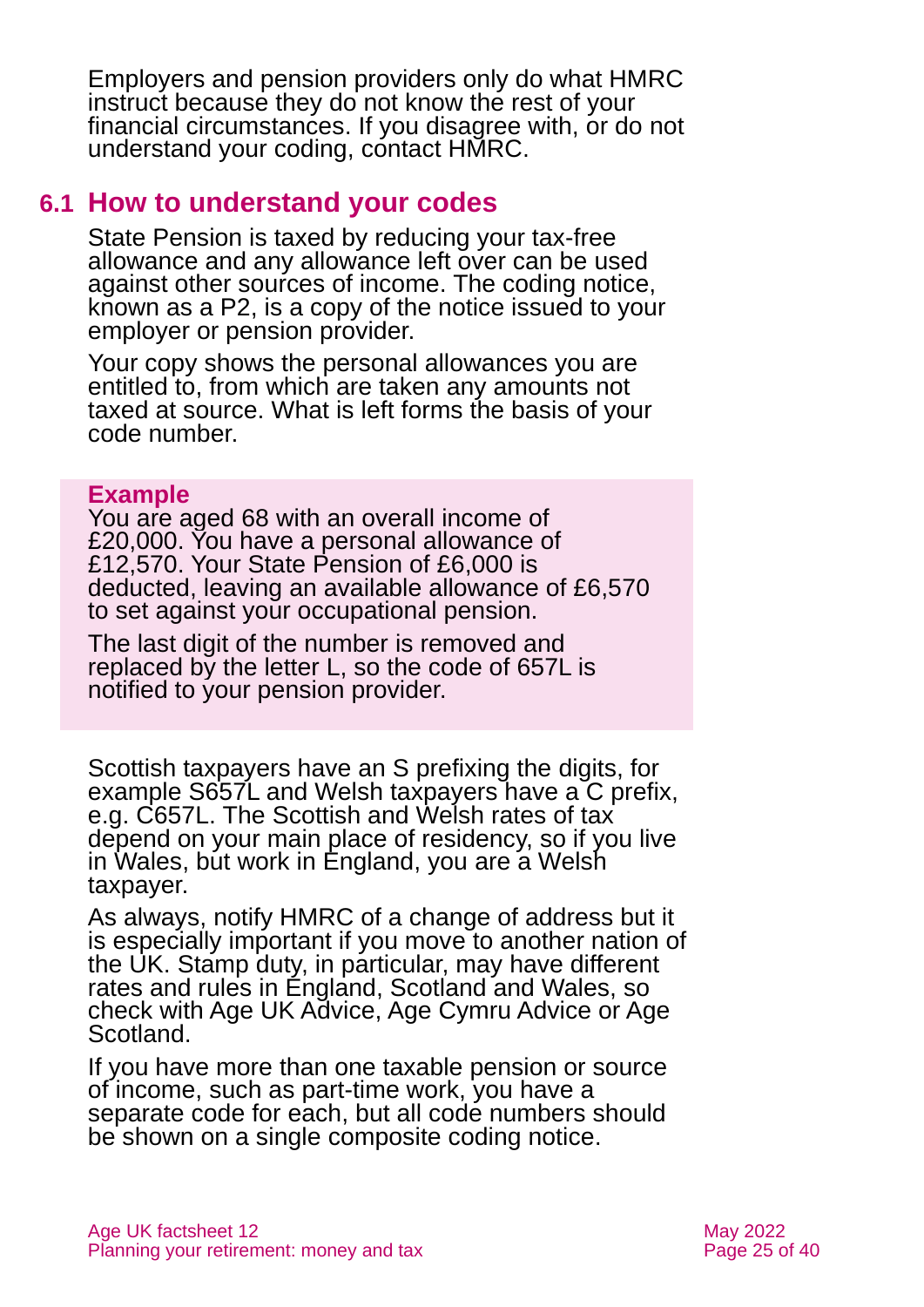In above example, if the occupational pension is £7,700, the code 657L is applied to the pension by the company paying the pension and tax is charged at 20 per cent on £1,121 of income after the tax-free allowance of £6,570 is given. The code is rounded up to 6579 when applied.

The overall effect is to collect the tax due, after allowances, on the combined income of the two pensions, with all tax taken from one source. If you also do part-time work, you should get a P2 saying the income is taxed at basic rate, as all your allowance has been used.

It is important to check every notice you receive because they dictate the amount of tax you pay. If you disagree with the facts on the notice or fail to receive one for a taxable source, query it with HMRC on 0300 200 3300 or write to the address on the coding notice. HMRC has introduced a system of combining all your codes onto one sheet so you can see the distribution of your allowances at a glance.

#### **Note**

Occasionally State Pension exceeds available allowances. For example, a personal allowance of £12,570 is exceeded by a State Pension of £13,360.

The difference needs to be taxed and results in a code of 790 (£13,360 minus £12,570); the last digit is dropped and the code is expressed as K78 (the final digit of the code is reduced by 1 and the letter K comes before the digits).

This tells the pension company to treat the annual pension as though it has £790 added to it and deduct tax accordingly.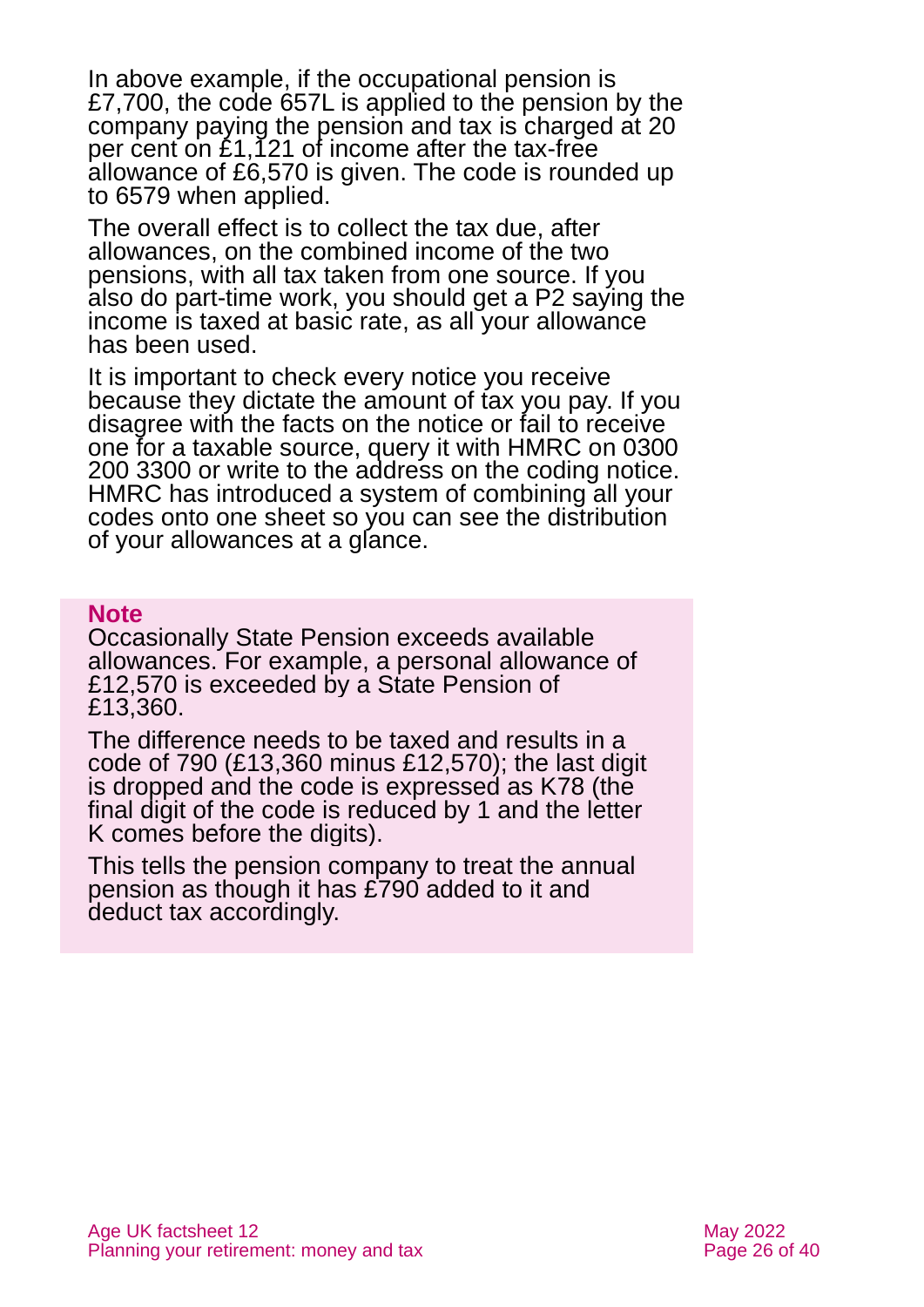# <span id="page-26-0"></span>**7 Paying tax through self-assessment**

The alternative to paying personal tax through PAYE is paying through self-assessment (SA). If you cannot meet all your tax liability via PAYE, you must complete an SA tax return. This is possible when you retire, even if you were taxed under PAYE all your life.

If you need help with self-assessment, see *[www.gov.uk/topic/personal-tax/self-assessment](http://www.gov.uk/topic/personal-tax/self-assessment)* or seek help from a tax adviser or accountant.

#### **Note**

If HMRC asks for an SA return, you must do it unless there is no valid reason for it being issued. You can ask HMRC if they will agree to cancel it. If they do not ask you, it is your responsibility to request an SA return if you think you have income not being taxed or that should be declared.

The deadline is 5 October following the year when the tax charge arose, or 31 January for online returns.

### **7.1 Possible reasons for inclusion in selfassessment**

You probably have to complete a self-assessment return if you:

- have complicated affairs
- are self-employed, in partnership, or a company director
- are a higher rate taxpayer with annual income of £100,000 or more
- have investment income of £10,000 or more
- ⚫ have taxable income which has not had tax taken off it
- have capital gains in excess of the exempt amount
- ⚫ have foreign income
- ⚫ have rental income
- ⚫ have a tax liability but no PAYE source of income.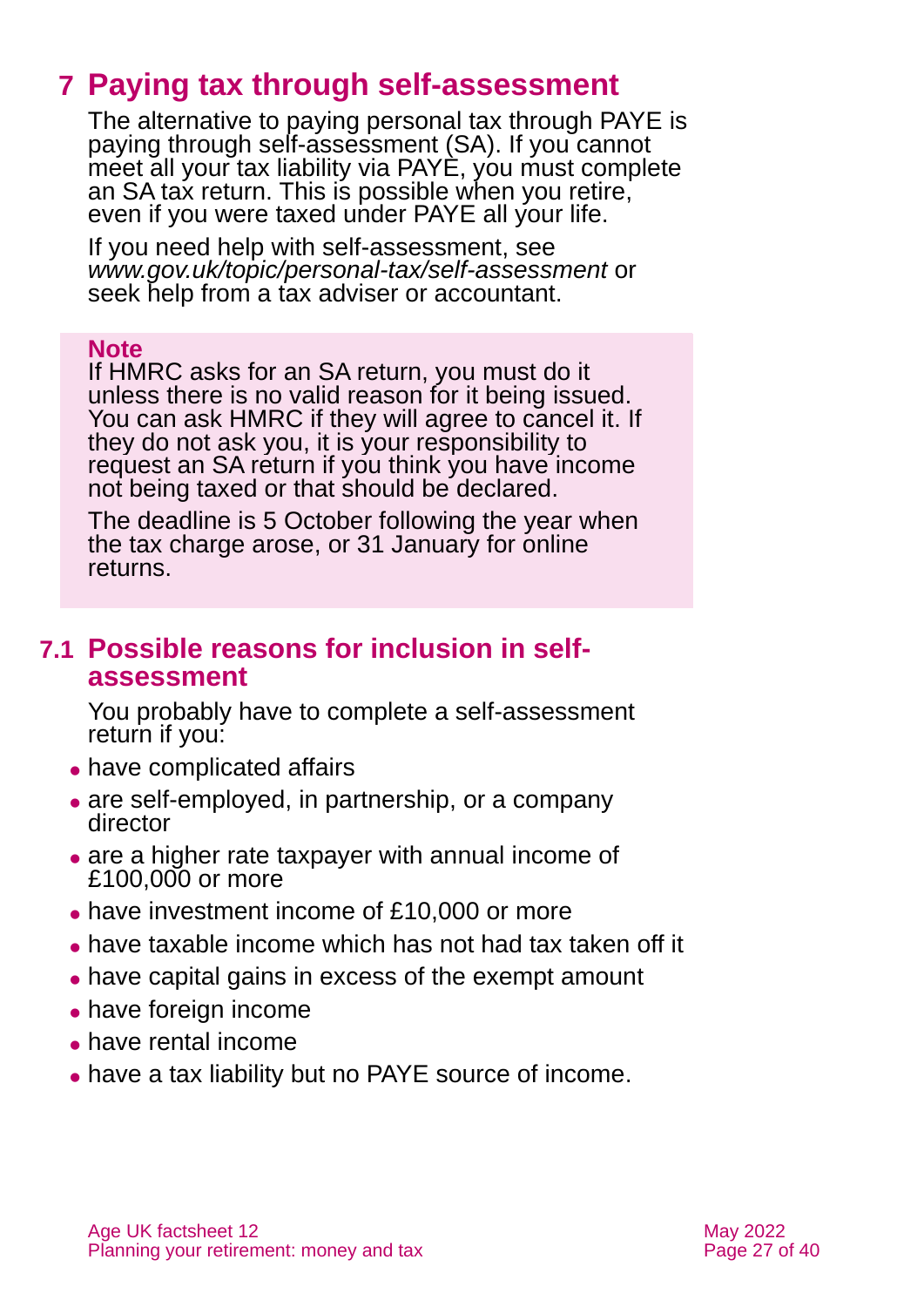### **7.2 Full return (SA100) and additional information (SA101)**

You are normally sent a '*notice to file*'. HMRC want people to file online. If you cannot or do not want to file online, phone HMRC and ask for the SA return to be sent you or download it from the HMRC website.

You usually complete a full return initially. The '*full*' return covers income from pensions, taxable benefits and investments, plus the opportunity to claim extra reliefs and allowances. Supplementary pages deal with extras like Capital Gains, employment, selfemployment, Married Couple's Allowance, and foreign income. At the front of the SA return, there is a checklist of extra sections you may need. Do not panic at the quantity of boxes - chances are you only need to fill in a few.

### **7.3 Short return (SA200)**

The short return is a four-page document designed if you have very straightforward tax affairs. Many pensioners receive this but HMRC decide if you are a suitable candidate, you cannot choose.

There are no supplementary pages but you can fill in extra pages if you have capital gains or a foreign pension to declare. Not everyone can use a short return so check the notes to make sure you qualify. If you do not, ask HMRC for a full return, or file online.

### **7.4 Deadlines and penalties**

If you cannot file online or prefer to submit a full or short paper return, you must complete and submit before 31 October. After that date, penalties are charged for late filing of paper returns, regardless of whether tax is due. Online returns can be filed up to 31 January.

However you file, any tax owed must be paid by the following 31 January. If you send your return by 31 October, HMRC promises to calculate tax due or repayable in good time. After that date, you must file online and send the correct payment in by 31 January.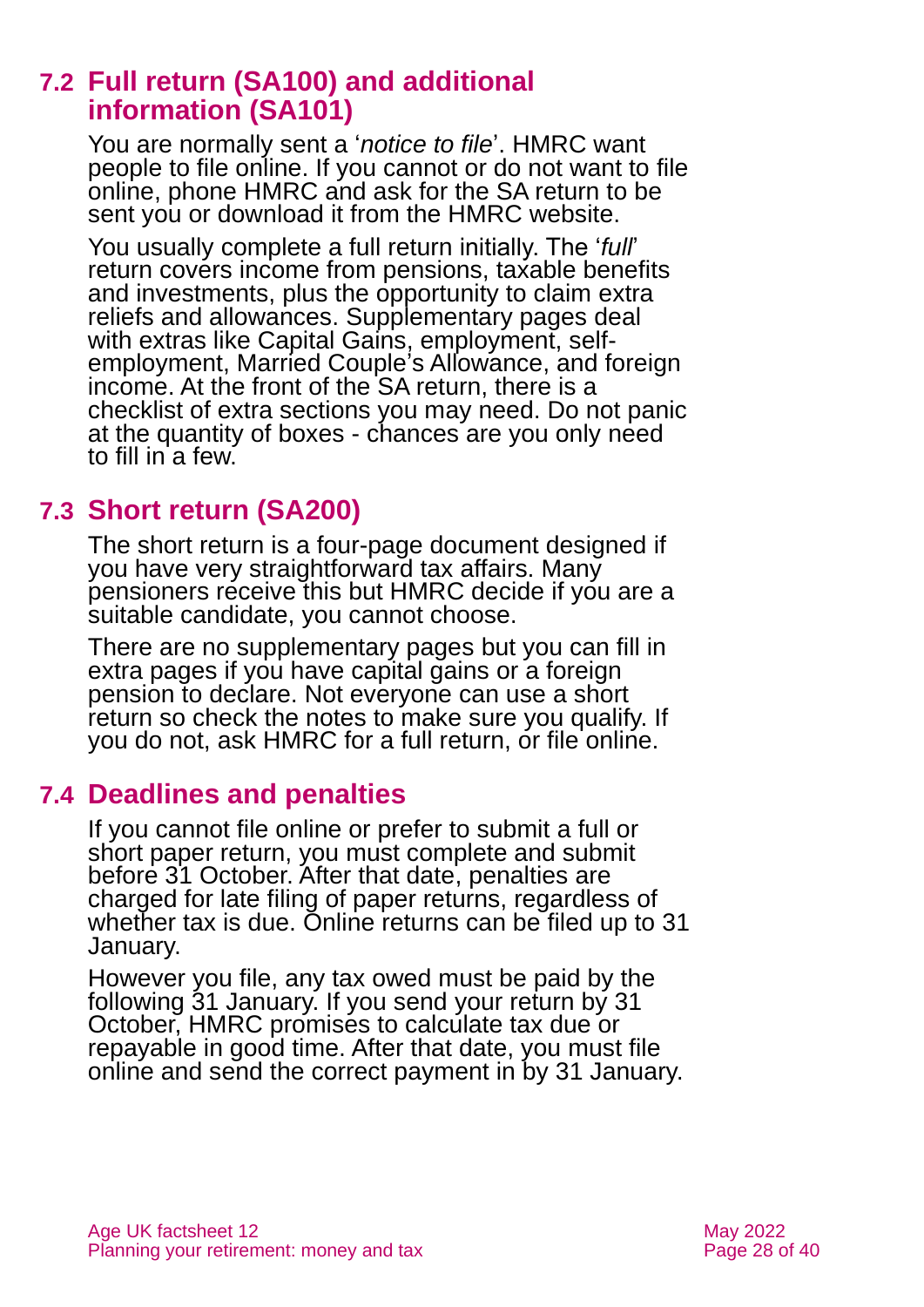There are automatic penalties for returns filed after 31 January and surcharges for final payments more than 28 days late. Interest is charged on late payments, in addition to penalties. You can appeal against penalties but need good reasons why you failed to file or pay on time e.g. being in hospital, death in the family etc. You should try to file or pay as soon as possible after the cause of the delay has gone away.

#### **Remember**

When you fill in the return, you are showing a complete picture of your income, not just untaxed income but all income, whether it has been taxed at source and whether it comes from the UK or abroad.

#### **7.5 Record-keeping**

You are not asked to send in supporting evidence with your tax return, but you should keep records for at least 12 months after the deadline. HMRC can enquire into your return. Keep the records for five years after the deadline if you are self-employed or have income from property.

#### **Note**

Be organised and keep receipts, invoices, etc. to prove your claims. Remember to keep a copy of your tax return or a note of the entries you made. If you post a paper return, be sure to obtain a certificate of posting as proof that you sent it to the right address in good time.

#### <span id="page-28-0"></span>**7.6 Escape from self-assessment**

Recently, HMRC have taken people out of the selfassessment system where their tax can be collected by other means (PAYE or deducting at source) and there is no other reason why they need an annual return. If they decide to do this with you, they will write.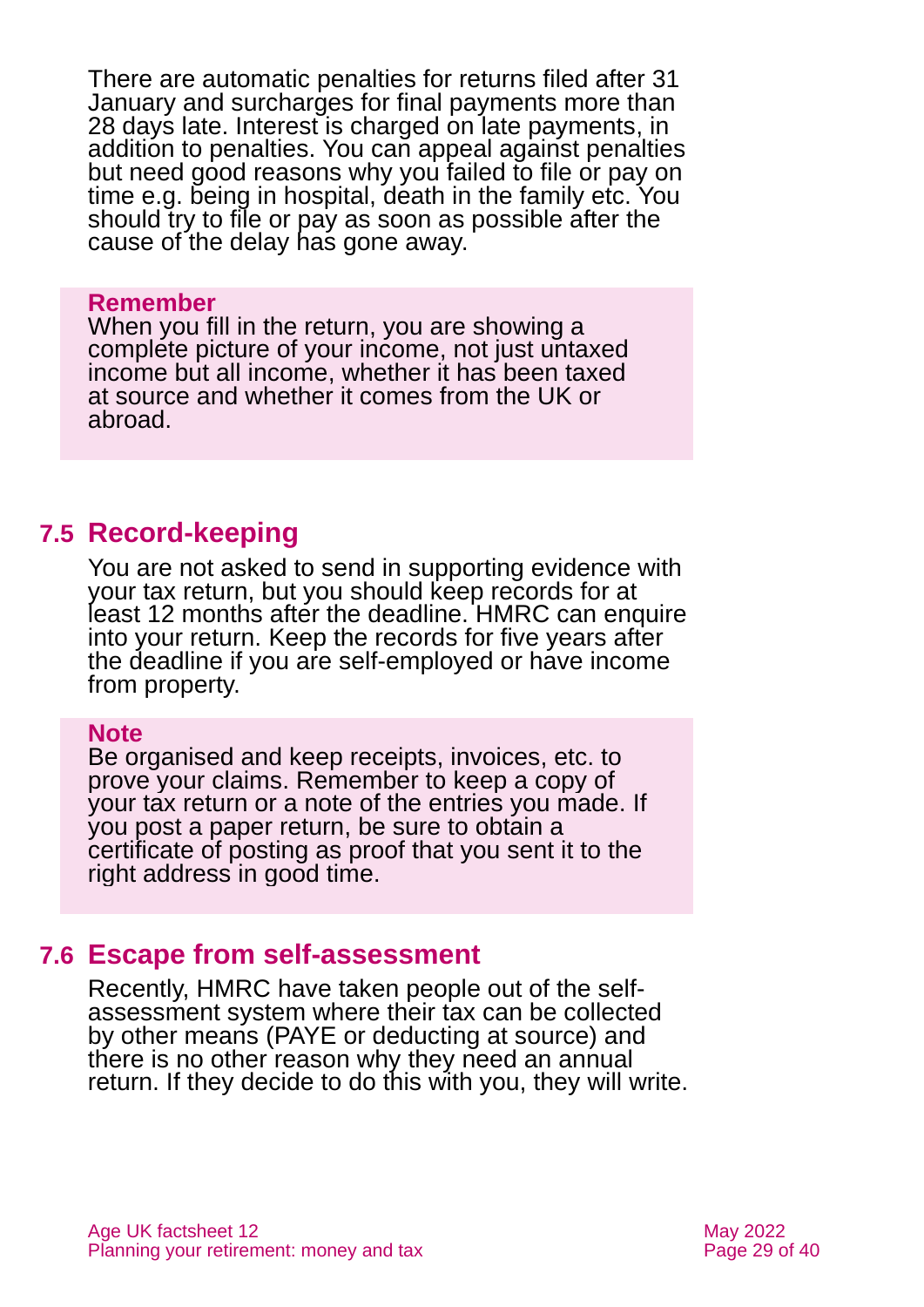If you think there is no longer a need to complete an SA return, ask HMRC to remove you from the system. Once out of self-assessment, you cannot forget about tax altogether. You have responsibility to tell HMRC of any new income or capital gains you need to pay tax on. You must do this by 5 October after the end of the tax year that you get that income or gain in.

You cannot assume HMRC will automatically get your tax right through PAYE, so keep an eye on tax codes and other deductions to make sure you pay the right amount overall. You might want to contact HMRC to tell them about tax reliefs you are entitled to, such as relief for Gift Aid donations or pension contributions if you are a higher rate taxpayer.

#### **Simple Assessment**

To reduce the burden of self-assessment, HMRC is introducing a Simple Assessment procedure. These can apply if your taxable income consists only of a State Pension higher than your personal allowances or your only other income is another pension too small to collect the tax due on both of them.

These taxpayers are sent a calculation by HMRC called a PA302. In the bottom left-hand corner of the first page is the amount of tax due. Like selfassessment, this should be paid by 31 January. You should check their figures carefully to see if they are right. If you disagree, you have 60 days in which to appeal.

Do not assume HMRC automatically have the correct figures. The procedure is the reverse of selfassessment, which relies on you proposing the correct figures on which to be taxed. In simple assessment, HMRC propose the figures, so the onus is on you to check carefully before paying.

If HMRC do not send a payslip with the PA302, you must include a letter with your cheque saying what it is for and quoting any reference numbers they have given. Add the reference number to the back of the cheque as well, in case it gets separated.

When posting, get a free certificate of postage from the Post Office as proof that you have done so. This is important evidence if HMRC or Royal Mail lose your letter. The address is HMRC, Direct, BX5 5BD.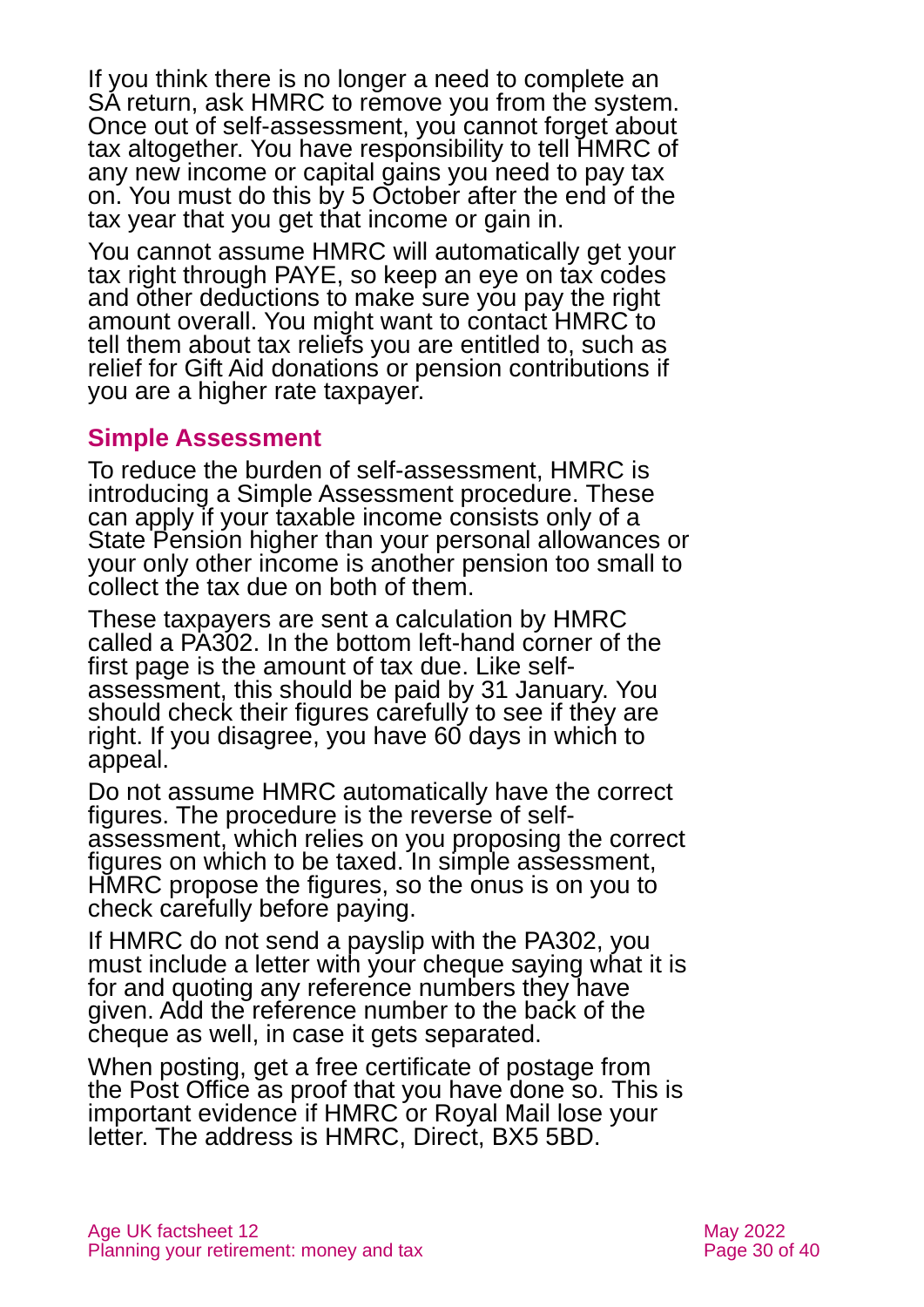### **Trading & property allowance**

This aims to keep people with very small untaxed incomes out of self-assessment. It is a £1,000 band of income from self-employment or letting out a property, below which there is no need to report to HMRC or to complete a tax return unless there are other reasons why you have to.

If you are '*hobby-trading*' by giving a few piano lessons or doing some dress-making and earn under £1,000, you keep the profits free of tax and paperwork (although you must keep a record of the income). This allowance is also handy for occasional small earners such as exam invigilators and election tellers.

If you exceed the threshold, you must declare it via self-assessment but deduct the £1,000 from gross profits. If you do this, you cannot claim any expenses as with self-employment. The same rules apply to letting out a property, but you cannot combine this allowance with the rent-a-room facility. Joint owners of a property can each claim the £1,000.

# <span id="page-30-0"></span>**8 Paperwork and forms**

When you retire, you will probably need to start dealing directly with HMRC. This is partly because of no longer being shielded by an employer and payroll office and partly due to changing financial circumstances. HMRC want to reduce the amount of paper contact by receiving more information electronically from employers, pension providers, banks etc. and not asking for information they already hold.

### <span id="page-30-1"></span>**8.1 P800 – tax calculation**

At the end of a tax year, HMRC do a reconciliation of the tax a PAYE taxpayer has actually paid with the tax that HMRC think you ought to have paid. If there is a discrepancy, under or over, they send you a P800 calculation explaining how they reached their conclusion as to whether you owe them tax or they owe you a repayment.

It is not a demand for tax, though it could turn into one if HMRC convert it to a Simple Assessment (form PA302). If you disagree, tell them. If you agree, they either code out the underpayment in the following year or automatically repay you if there is an overpayment.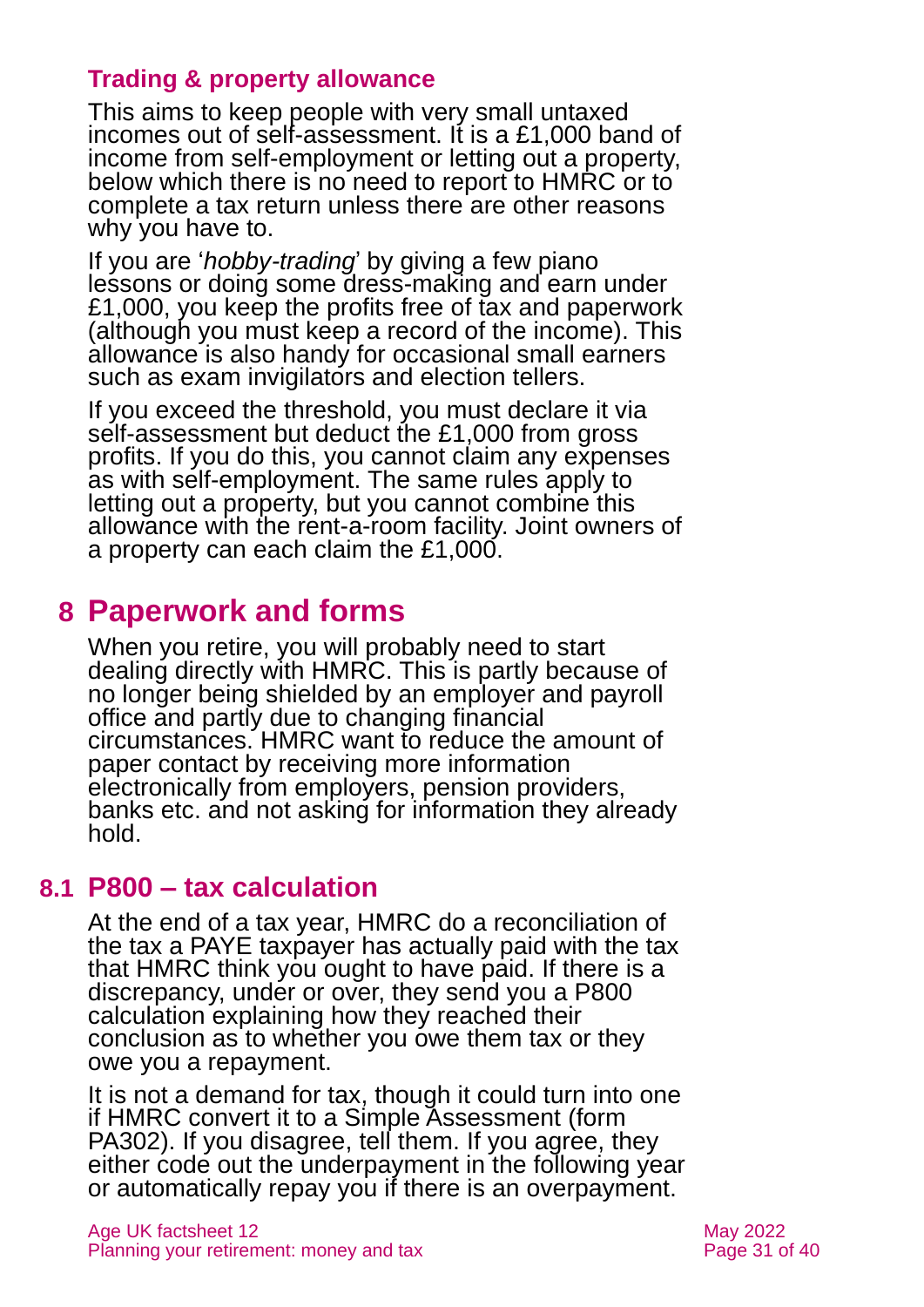### **8.2 Other tax forms**

P50Z – reclaim overpaid tax on UFPLS when your pension pot is empty (see [section](#page-10-0) 2.3.3).

P53 – reclaim tax after a trivial commutation (see [section](#page-10-1) 2.3.4).

P53Z – reclaim overpaid tax when your pension pot is empty but you are still working or receiving taxable benefits.

P55 – reclaim overpaid tax when you have only partially emptied your pension pot.

# <span id="page-31-0"></span>**9 Other taxes**

### **9.1 Capital Gains Tax**

This is a tax on the profit if you sell something that has increased in value. Tax for basic rate taxpayers is due at 10 per cent on net gains (sale proceeds less costs) in excess of the current exemption allowance of £12,300. Higher rate taxpayers pay 20 per cent. Add the gain to your other income to see if it takes you into the higher tax band. If it does, you pay 20 per cent tax on the amount of the gain above the higher rate threshold, not on the whole gain.

Scottish taxpayers should note Capital Gains Tax continues to operate as a '*reserved*' tax at normal UK rates and bands. Therefore, with different bands for basic and higher rate taxes between Scotland and the rest of the UK, the point at which 20 per cent starts is lower.

Some assets are completely exempt, such as private cars, while others, such as antiques and art, have special rules. Your home is exempt from Capital Gains Tax, provided you have lived in it throughout your ownership. If you move but have difficulty selling it, you have a period of up to nine months before the Principal Private Residence exemption lapses on your old home. Periods of non-occupation, say if you worked abroad for three years, reduce the exemption pro rata. You should seek professional help.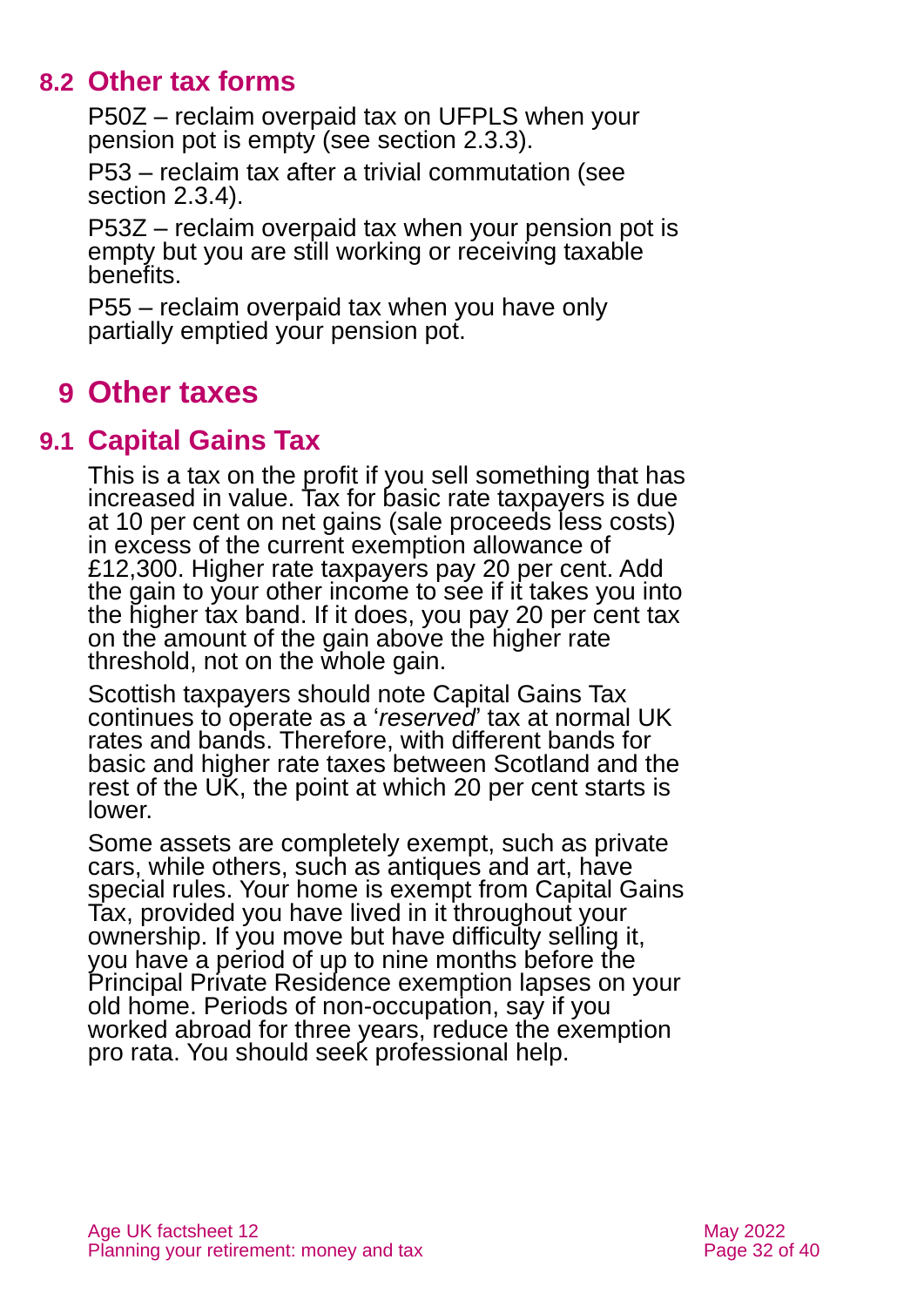### **9.2 Inheritance Tax**

Inheritance Tax (IHT) applies not to you but your estate. The value of your assets owned on the day after death is calculated. Gifts made to others in the previous seven years are included. Debts such as mortgages are deducted, to arrive at the value of your estate.

The first £325,000 is treated as taxable at 0 per cent (the nil rate band) and the rest may be taxed at 40 per cent. There is a main residence nil rate band, currently £175,000, which may apply for deaths on or after 6 April 2017. This band only applies if the beneficiaries are direct descendants (including step and adopted), so sisters, cousins and aunts do not benefit. It can be carried forward if you downsize, so you do not lose it. This is a complicated tax and the executors or personal representatives should seek professional advice. Unused amounts of both nil rate bands are transferable between married couples and civil partners on first death, so it is possible for the survivor to have up to £1,000,000 tax-free available.

It is important to note lifetime gifts in excess of various gift limits, made in the previous seven years, are applied against the nil rate band first. The main gift limit is an annual £3,000, but there are others related to small gifts, regular gifts made out of income (not capital) that do not reduce your normal standard of living, and gifts on marriage to certain relatives. For more information, see factsheet 14, *[Dealing with an](https://www.ageuk.org.uk/globalassets/age-uk/documents/factsheets/fs14_dealing_with_an_estate_fcs.pdf)  [estate.](https://www.ageuk.org.uk/globalassets/age-uk/documents/factsheets/fs14_dealing_with_an_estate_fcs.pdf)*

### **9.3 Value Added Tax**

The relevant part of VAT that may arise at retirement is its application to disability. There are two main points.

Many goods or services bought solely because of need through disability (such as items specially designed for people with disabilities) are VAT-free (zero-rated). You must sign a declaration with the supplier and you are invoiced only for the net amount. Do not pay the whole bill and then try to recover the VAT as HMRC do not refund this.

The rules can be complicated. For example, widening a doorway to enable wheelchair access is covered but building a new doorway, albeit wider, may not, if it is just a convenience for everyone in the household.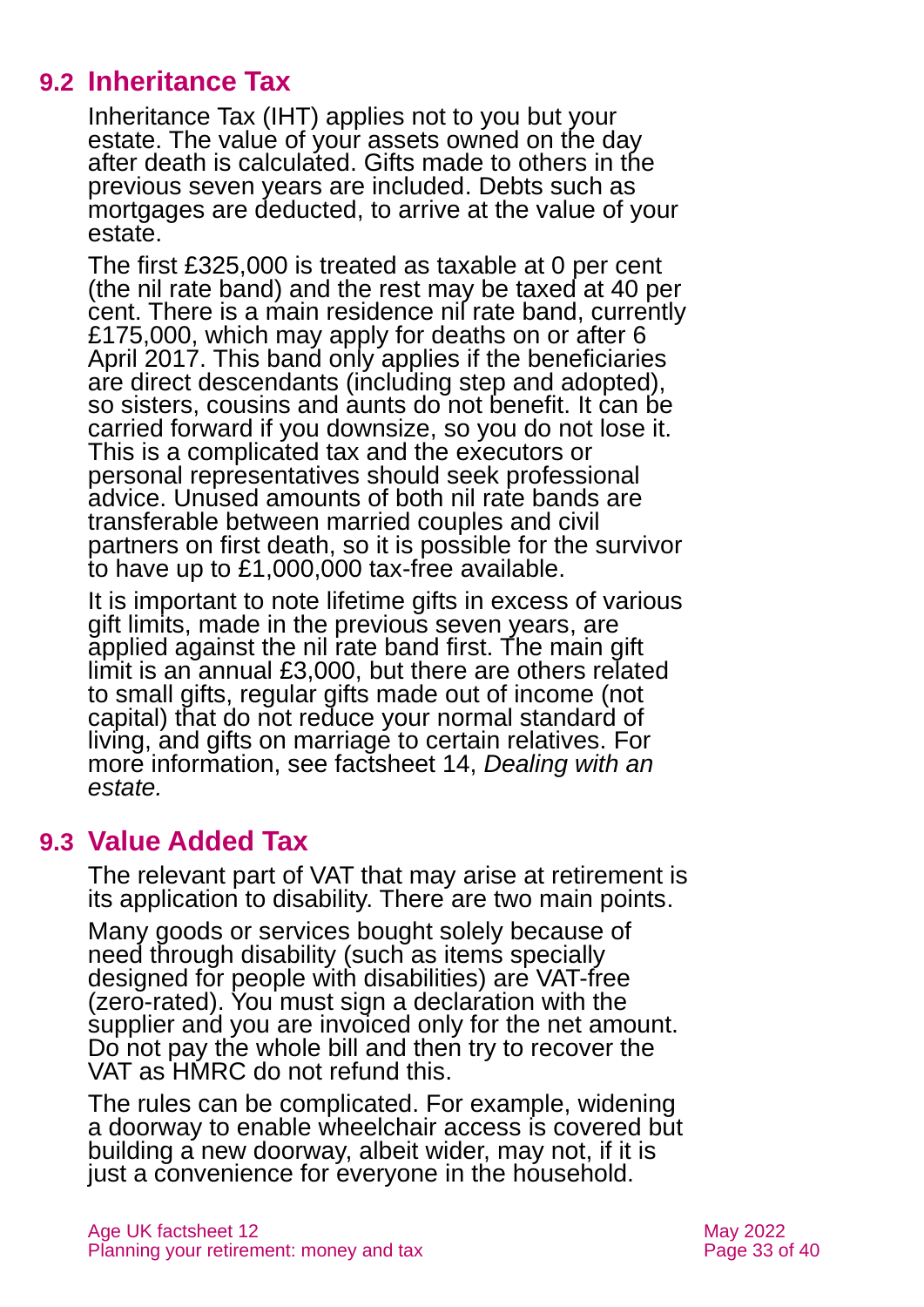Second, VAT is reduced to five per cent for mobility aids for cases of general frailty for people over the age of 60. The rules are a little less rigorous, so putting in a handrail up the stairs may qualify. You must sort it out with the supplier first, as the goods have to be fitted by the supplier – you cannot get the reduced rate on DIY items.

For more information, see factsheet 42, *[Disability](https://www.ageuk.org.uk/globalassets/age-uk/documents/factsheets/fs42_disability_equipment_and_home_adaptations_fcs.pdf)  [equipment and home adaptations](https://www.ageuk.org.uk/globalassets/age-uk/documents/factsheets/fs42_disability_equipment_and_home_adaptations_fcs.pdf)*. In Wales, see Age Cymru factsheet 42w, *Obtaining [disability equipment](https://www.ageuk.org.uk/globalassets/age-cymru/documents/information-guides-and-factsheets/fs42w.pdf)  [and home adaptations in Wales](https://www.ageuk.org.uk/globalassets/age-cymru/documents/information-guides-and-factsheets/fs42w.pdf)*. In Scotland, see the guide, *[Care at home –](https://www.ageuk.org.uk/scotland/information-advice/care-and-support/care-at-home/) practical help*.

### <span id="page-33-0"></span>**10 Rates and allowances 2022/2023**

### **10.1 Personal allowances**

| Income below £100,000                                                                                                                            | £12,570 |
|--------------------------------------------------------------------------------------------------------------------------------------------------|---------|
| <b>Blind Person's Allowance</b>                                                                                                                  | £2,600  |
| Married Couple's E9,415 (worth 10 per cent<br>Allowance (either one born of face value and reduces<br>before 6 April 1935) tax due, not tax-free | income) |
| <b>Marriage Allowance</b>                                                                                                                        | £1,260  |

**Note**

Once you reach an income of £31,400, the MCA reduces by £1 for every £2 over the threshold until it is down to a minimum of £3,640.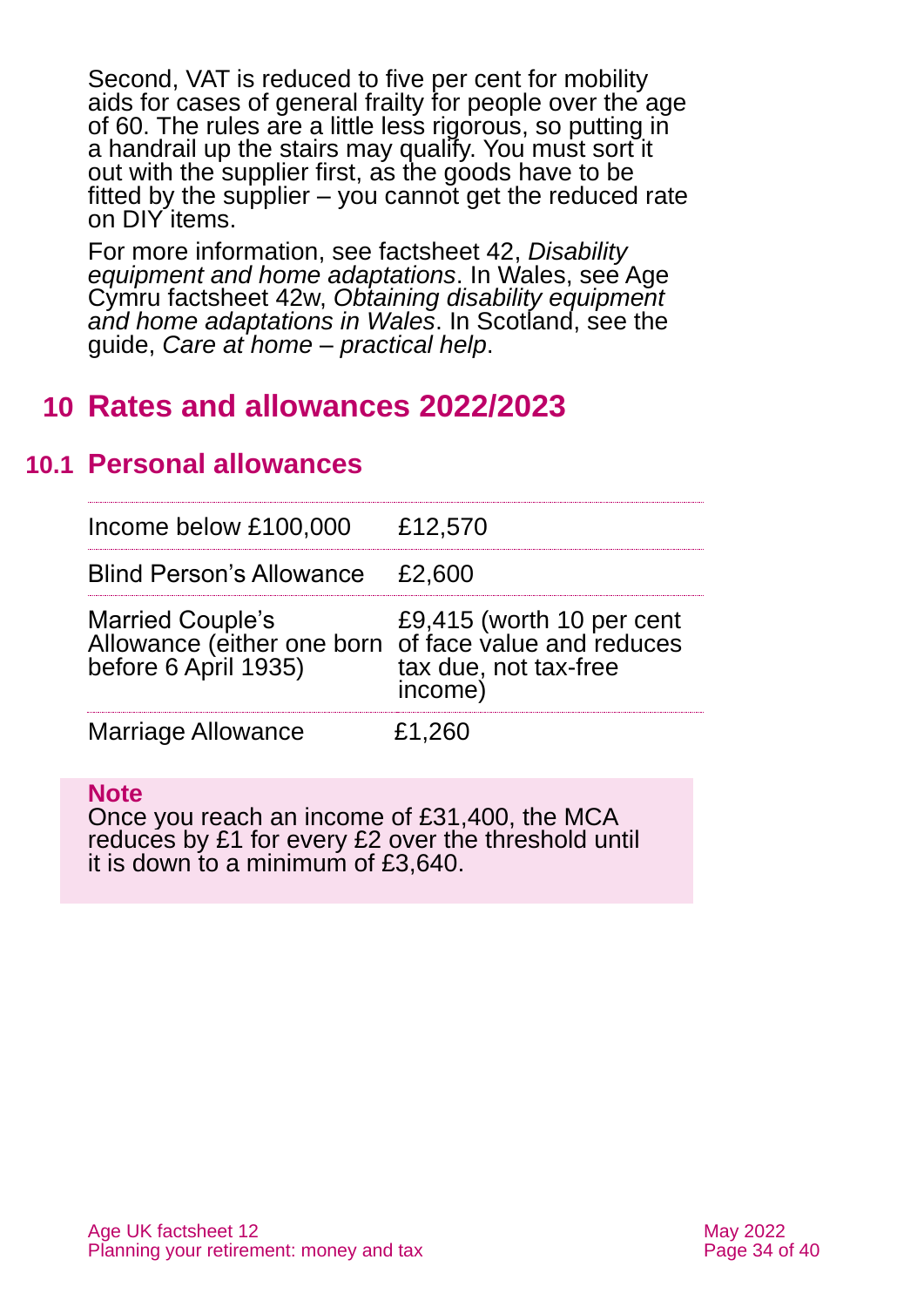# **10.2 Rates and bands**

| First £37,700 of taxable<br>income  | 20 per cent, thereafter 40<br>per cent<br>In Scotland from £12,571 -<br>£14,732 19 per cent<br>(Starter band), from<br>£14,773 - £25,688 20 per<br>cent, $(Basic)$ , from £25,689<br>- £43,662<br>21 per cent, (Intermediate),<br>from £43,663 - £150,000<br>41 per cent (Higher) and<br>thereafter 46 per cent<br>(Top). This only applies to<br>earned income, including<br>pensions. |
|-------------------------------------|-----------------------------------------------------------------------------------------------------------------------------------------------------------------------------------------------------------------------------------------------------------------------------------------------------------------------------------------------------------------------------------------|
| First £5,000 of savings<br>interest | 0 per cent if other income<br>at or below personal<br>allowances<br>First £1,000 of savings<br>interest 0 per cent for basic<br>rate (BR) taxpayers, £500<br>higher rate (HR)                                                                                                                                                                                                           |
| Otherwise standard<br>savings rate  | 20 per cent (HR taxpayers<br>have further 20 per cent to<br>pay)                                                                                                                                                                                                                                                                                                                        |
| Dividends tax allowance             | First £2,000 0 per cent<br>thereafter 8.75 per cent for<br>BR taxpayers, 33.75 per<br>cent for HR taxpayers,<br>39.35 per cent for<br><b>Additional Rate taxpayers</b>                                                                                                                                                                                                                  |
| Capital Gains Tax                   | BR taxpayers 10 per cent<br>above annual exemption of<br>£12,300 (18 per cent on<br>non-exempt residential<br>property). HR taxpayers 20<br>per cent (28 per cent on<br>non-exempt residential<br>property)                                                                                                                                                                             |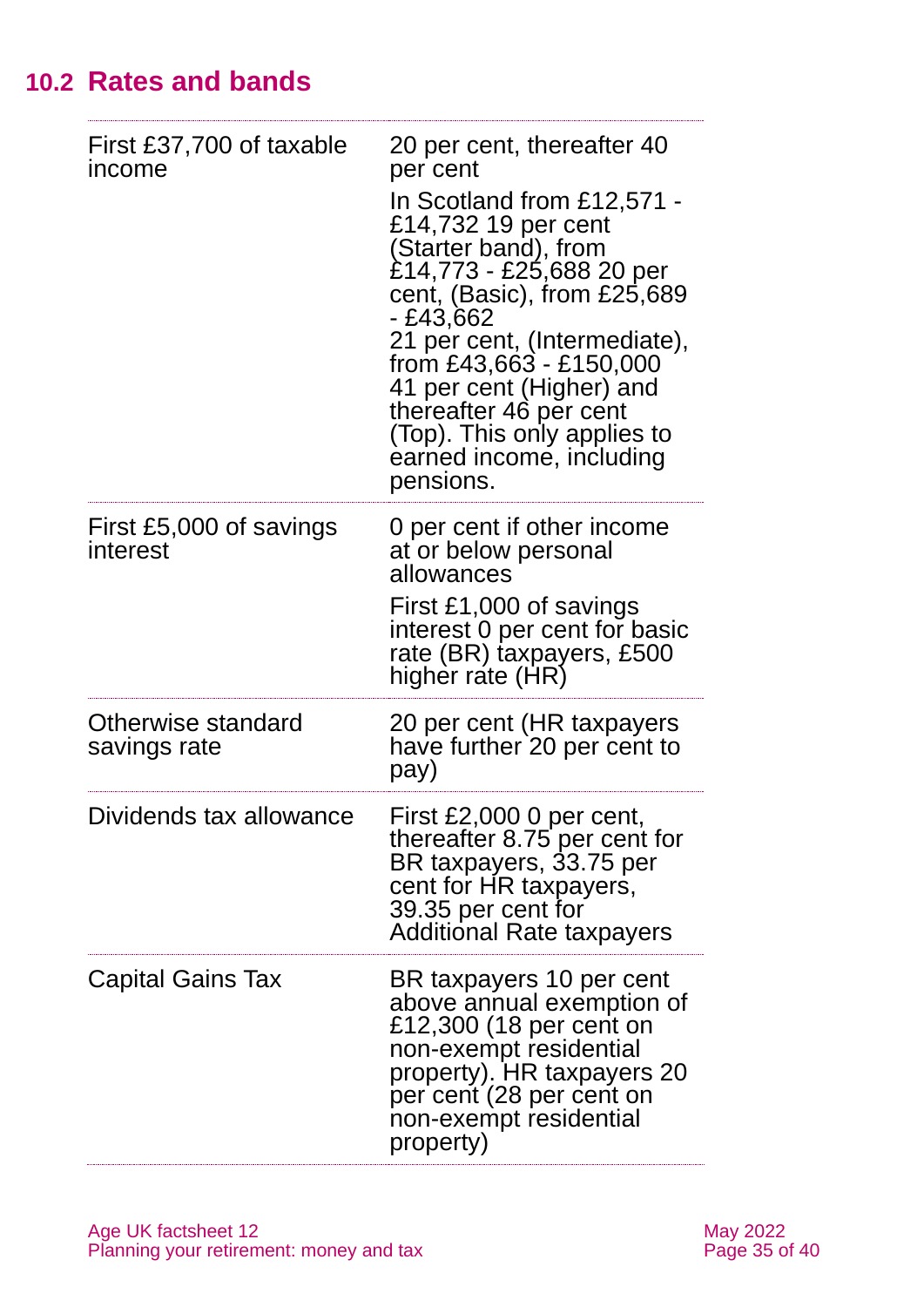| Inheritance Tax | 40 per cent above nil rate<br>band of £325,000 (which<br>may be increased by<br>£175,000 if the residence<br>nil rate band applies) |
|-----------------|-------------------------------------------------------------------------------------------------------------------------------------|
|                 |                                                                                                                                     |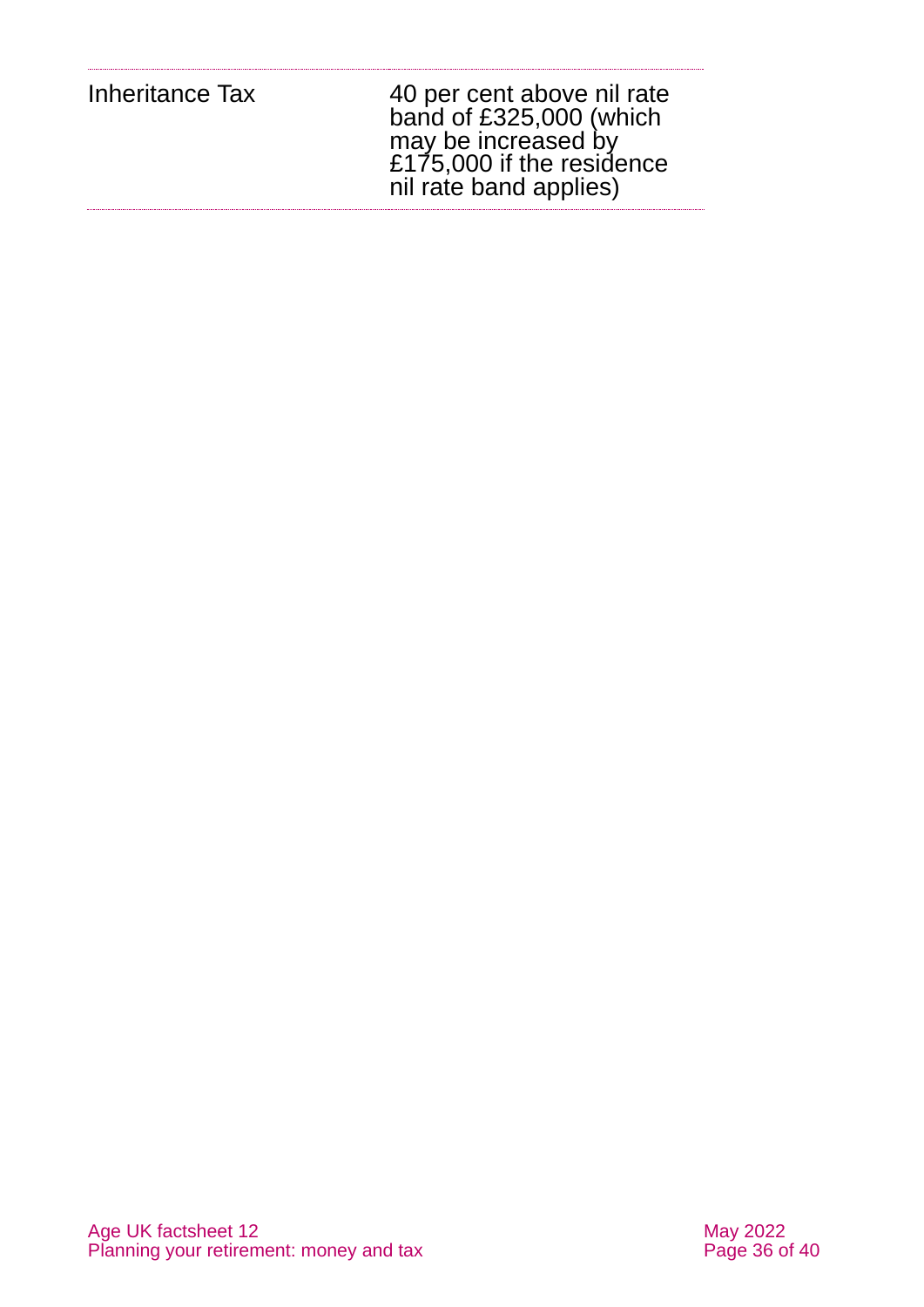# <span id="page-36-1"></span>**Useful organisations**

#### <span id="page-36-0"></span>**Association of Taxation Technicians**

[www.att.org.uk](http://www.att.org.uk/) Telephone 020 7340 0551

Leading professional body for those providing tax compliance services and related activities in the UK.

#### **Citizens Advice**

England [www.citizensadvice.org.uk](http://www.citizensadvice.org.uk/) Wales [www.citizensadvice.org.uk/wales](http://www.citizensadvice.org.uk/wales) Northern Ireland [www.citizensadvice.co.uk](http://www.citizensadvice.co.uk/) Scotland [www.cas.org.uk](http://www.cas.org.uk/) In England telephone 0800 144 8848 In Wales telephone 0800 702 2020 In Scotland telephone 0800 028 1456

National network of advice centres offering free, confidential, independent advice, face to face or by telephone.

#### **Chartered Institute of Taxation (CIOT)**

[www.tax.org.uk/](https://www.tax.org.uk/)  Telephone 020 7340 0550

Website contains an area for people looking for general tax information or a professional tax adviser.

#### **Department for Work and Pensions**

[www.gov.uk/government/organisations/department-for](http://www.gov.uk/government/organisations/department-for-work-pensions)[work-pensions](http://www.gov.uk/government/organisations/department-for-work-pensions)

Information about money, tax and benefits. It also offers information about pensions and retirement planning.

#### **Her Majesty's Revenue & Customs (HMRC)**

[www.gov.uk/hmrc](http://www.gov.uk/hmrc) Telephone 0300 200 3300

Contact HMRC for more information about taxes.

#### **Low Incomes Tax Reform Group**

[www.litrg.org.uk](http://www.litrg.org.uk/)

Information on matters concerning all people on low incomes and guidance on taxation as it affects them.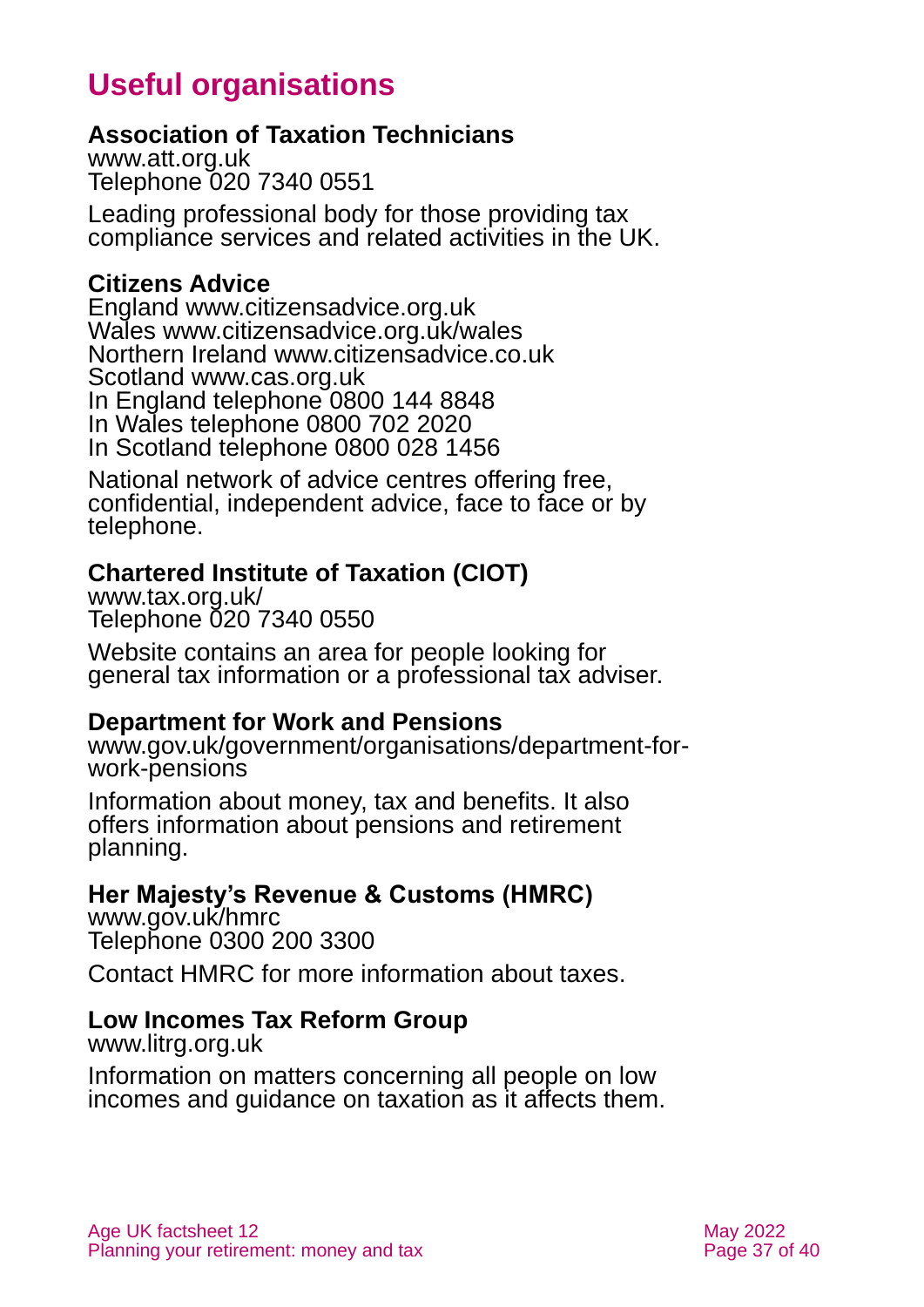#### **MoneyHelper**

[www.moneyhelper.org.uk/en/pensions-and-retirement](http://www.moneyhelper.org.uk/en/pensions-and-retirement) 0800 011 3797

Offer information and guidance on different types of pensions. They can help you if you want to complain about a workplace or private pension.

#### **Pension Service (The)**

[www.gov.uk/browse/working/state-pension](http://www.gov.uk/browse/working/state-pension) Telephone 0800 731 0469 State Pension Forecasting Team 0800 731 0175

For details of state pensions, including forecasts and how to claim.

### **Pensions Ombudsman (The)**

[www.pensions-ombudsman.org.uk](http://www.pensions-ombudsman.org.uk/) Telephone 0800 917 4487

Independent organisation dealing with complaints about private and occupational pension schemes.

#### **Pension Wise**

[www.moneyhelper.org.uk/en/pensions-and](http://www.moneyhelper.org.uk/en/pensions-and-retirement/pension-wise)[retirement/pension-wise](http://www.moneyhelper.org.uk/en/pensions-and-retirement/pension-wise) Telephone 0800 138 3944

Free guidance service from the government about the different options when accessing money in a defined contribution pension scheme.

#### <span id="page-37-0"></span>**Tax Help for Older People**

[www.taxvol.org.uk](http://www.taxvol.org.uk/) Tel 01308 488 066

Provide free professional help on personal tax to older people on low incomes who would not otherwise be able to afford it. Appointments are offered at tax surgeries in Age UKs and similar venues. Home visits are available for those with disability or other difficulties.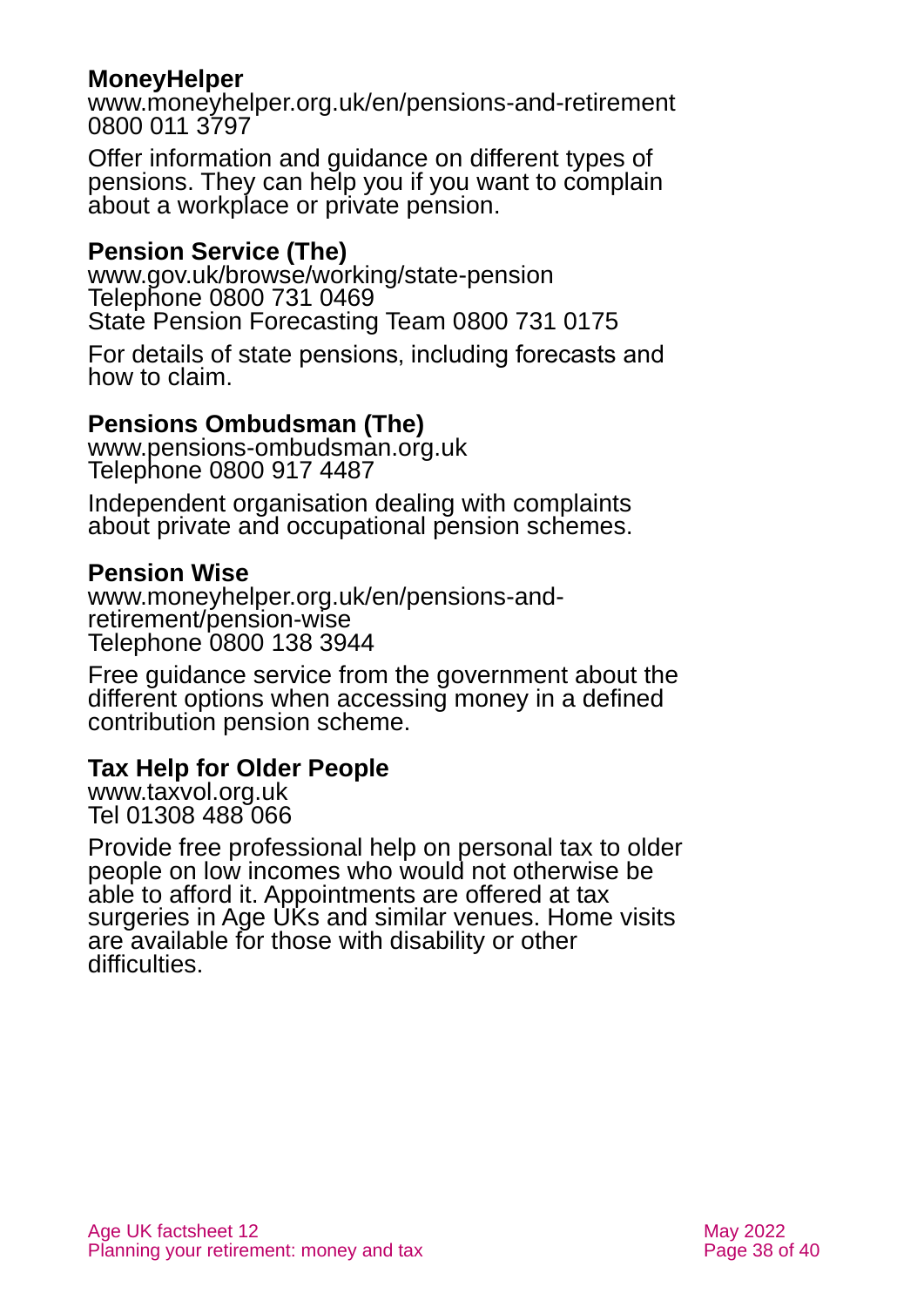# **Age UK**

Age UK provides advice and information for people in later life through our Age UK Advice line, publications and online. Call Age UK Advice to find out whether there is a local Age UK near you, and to order free copies of our information guides and factsheets.

### <span id="page-38-0"></span>**Age UK Advice**

[www.ageuk.org.uk](http://www.ageuk.org.uk/) 0800 169 65 65 Lines are open seven days a week from 8.00am to 7.00pm

#### **In Wales contact**

#### **Age Cymru Advice**

[www.agecymru.org.uk](http://www.agecymru.org.uk/) 0300 303 4498

#### **In Northern Ireland contact**

#### **Age NI** [www.ageni.org](http://www.ageni.org/)

0808 808 7575

#### **In Scotland contact**

# <span id="page-38-1"></span>**Age Scotland**

[www.agescotland.org.uk](http://www.agescotland.org.uk/) 0800 124 4222

# **Support our work**

We rely on donations from our supporters to provide our guides and factsheets for free. If you would like to help us continue to provide vital services, support, information and advice, please make a donation today by visiting [www.ageuk.org.uk/donate](http://www.ageuk.org.uk/donate) or by calling 0800 169 87 87.